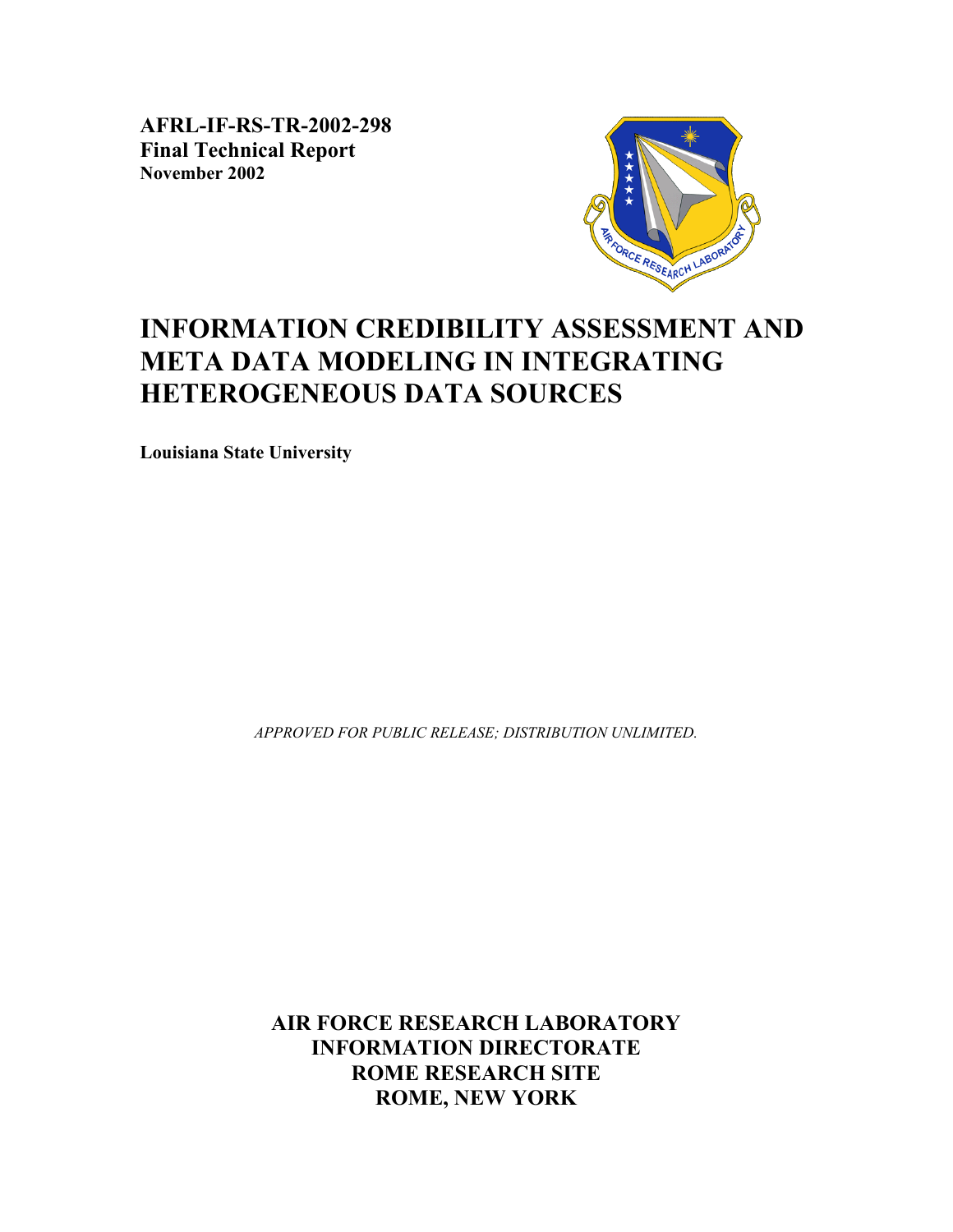This report has been reviewed by the Air Force Research Laboratory, Information Directorate, Public Affairs Office (IFOIPA) and is releasable to the National Technical Information Service (NTIS). At NTIS it will be releasable to the general public, including foreign nations.

AFRL-IF-RS-TR-2002-298 has been reviewed and is approved for publication.

APPROVED:

Daynond A. Sugge

 RAYMOND A. LIUZZI Project Engineer

Michael Wather

FOR THE DIRECTOR:

 MICHAEL L. TALBERT, Maj., USAF Technical Advisor, Information Technology Division Information Directorate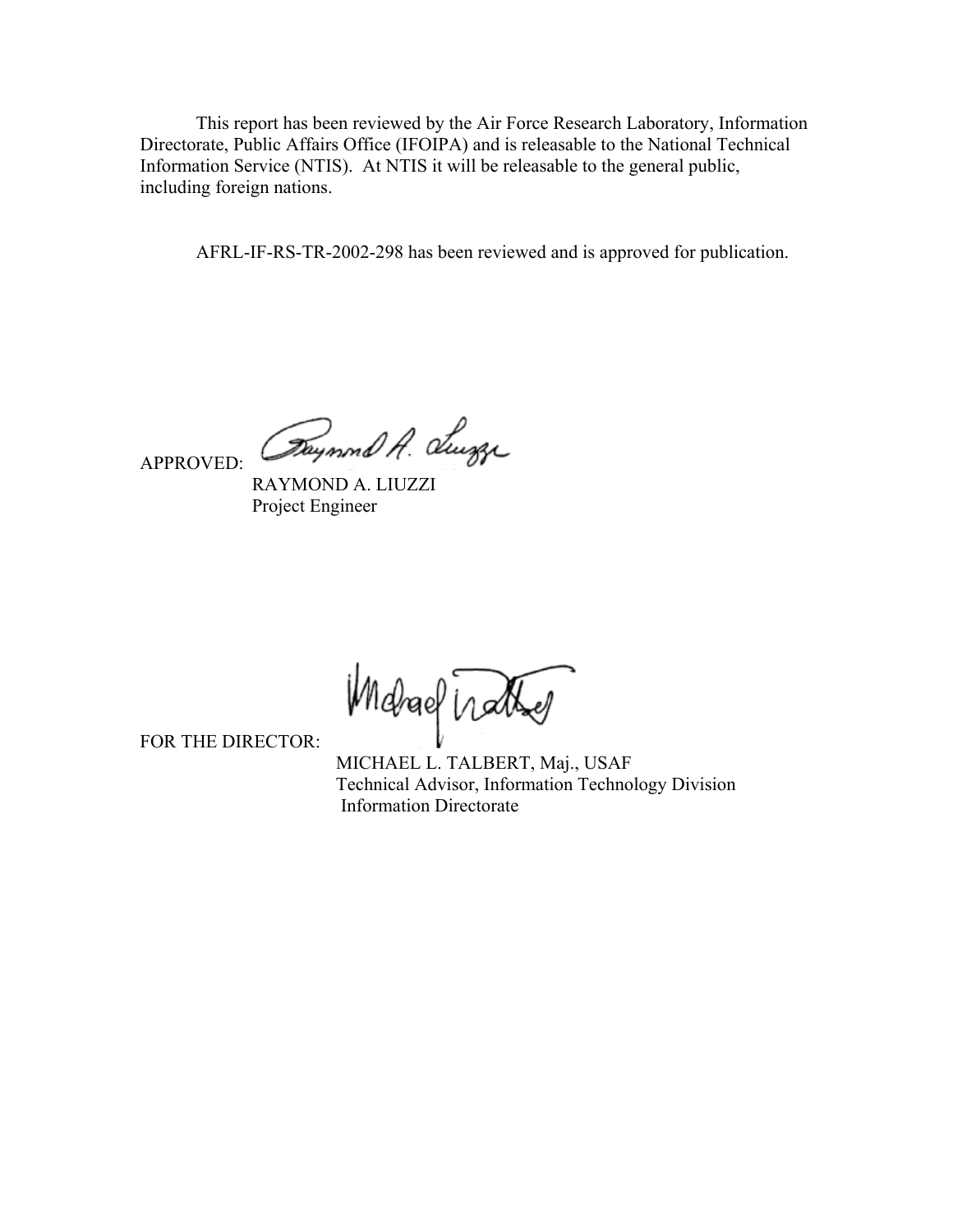| <b>REPORT DOCUMENTATION PAGE</b>                                                                                                                                                                                                                                                                                                                                                                                                                                                                                                                                                                                                                                                                                                                                                                                                                                                                                                                                                                                                                                                                                                |                                        |                                    |                                          | Form Approved<br>OMB No. 074-0188                                      |  |
|---------------------------------------------------------------------------------------------------------------------------------------------------------------------------------------------------------------------------------------------------------------------------------------------------------------------------------------------------------------------------------------------------------------------------------------------------------------------------------------------------------------------------------------------------------------------------------------------------------------------------------------------------------------------------------------------------------------------------------------------------------------------------------------------------------------------------------------------------------------------------------------------------------------------------------------------------------------------------------------------------------------------------------------------------------------------------------------------------------------------------------|----------------------------------------|------------------------------------|------------------------------------------|------------------------------------------------------------------------|--|
| Public reporting burden for this collection of information is estimated to average 1 hour per response, including the time for reviewing instructions, searching existing data sources, gathering and<br>maintaining the data needed, and completing and reviewing this collection of information. Send comments regarding this burden estimate or any other aspect of this collection of information, including<br>suggestions for reducing this burden to Washington Headquarters Services, Directorate for Information Operations and Reports, 1215 Jefferson Davis Highway, Suite 1204, Arlington, VA 22202-4302,<br>and to the Office of Management and Budget, Paperwork Reduction Project (0704-0188), Washington, DC 20503                                                                                                                                                                                                                                                                                                                                                                                              |                                        |                                    |                                          |                                                                        |  |
| 1. AGENCY USE ONLY (Leave blank)                                                                                                                                                                                                                                                                                                                                                                                                                                                                                                                                                                                                                                                                                                                                                                                                                                                                                                                                                                                                                                                                                                | <b>2. REPORT DATE</b><br>NOVEMBER 2002 | 3. REPORT TYPE AND DATES COVERED   | Final Jul $00 -$ Jan $02$                |                                                                        |  |
| <b>4. TITLE AND SUBTITLE</b><br>INFORMATION CREDIBILITY ASSESSMENT AND META DATA MODELING<br>C.<br>IN INTEGRATING HETEROGENEOUS DATA SOURCES<br>6. AUTHOR(S)<br>Peter P. Chen                                                                                                                                                                                                                                                                                                                                                                                                                                                                                                                                                                                                                                                                                                                                                                                                                                                                                                                                                   |                                        |                                    | PR - R427<br>$TA - 02$<br><b>WU - P3</b> | <b>5. FUNDING NUMBERS</b><br>- F30602-00-2-0605<br>PE - 62232N, 62702F |  |
|                                                                                                                                                                                                                                                                                                                                                                                                                                                                                                                                                                                                                                                                                                                                                                                                                                                                                                                                                                                                                                                                                                                                 |                                        |                                    |                                          |                                                                        |  |
| 7. PERFORMING ORGANIZATION NAME(S) AND ADDRESS(ES)<br>Louisiana State University<br>298 Coates Hall<br>Baton Rouge Louisiana 70803                                                                                                                                                                                                                                                                                                                                                                                                                                                                                                                                                                                                                                                                                                                                                                                                                                                                                                                                                                                              |                                        |                                    |                                          | <b>8. PERFORMING ORGANIZATION</b><br><b>REPORT NUMBER</b>              |  |
| 9. SPONSORING / MONITORING AGENCY NAME(S) AND ADDRESS(ES)<br>Air Force Research Laboratory/IFTB                                                                                                                                                                                                                                                                                                                                                                                                                                                                                                                                                                                                                                                                                                                                                                                                                                                                                                                                                                                                                                 |                                        |                                    |                                          | <b>10. SPONSORING / MONITORING</b><br><b>AGENCY REPORT NUMBER</b>      |  |
| 525 Brooks Road<br>Rome New York 13441-4505                                                                                                                                                                                                                                                                                                                                                                                                                                                                                                                                                                                                                                                                                                                                                                                                                                                                                                                                                                                                                                                                                     |                                        |                                    |                                          | AFRL-IF-RS-TR-2002-298                                                 |  |
| <b>11. SUPPLEMENTARY NOTES</b>                                                                                                                                                                                                                                                                                                                                                                                                                                                                                                                                                                                                                                                                                                                                                                                                                                                                                                                                                                                                                                                                                                  |                                        |                                    |                                          |                                                                        |  |
| AFRL Project Engineer: Raymond A. Liuzzi/IFTB/(315) 330-3577/ Raymond.Liuzzi@rl.af.mil                                                                                                                                                                                                                                                                                                                                                                                                                                                                                                                                                                                                                                                                                                                                                                                                                                                                                                                                                                                                                                          |                                        |                                    |                                          |                                                                        |  |
| 12a. DISTRIBUTION / AVAILABILITY STATEMENT<br>APPROVED FOR PUBLIC RELEASE; DISTRIBUTION UNLIMITED.                                                                                                                                                                                                                                                                                                                                                                                                                                                                                                                                                                                                                                                                                                                                                                                                                                                                                                                                                                                                                              |                                        |                                    |                                          | <b>12b. DISTRIBUTION CODE</b>                                          |  |
| 13. ABSTRACT (Maximum 200 Words)<br>This effort identified several key issues and proposes a framework to solve the problem of credibility and validity<br>assessment of information from various data sources for information fusion. This report outlines some of the important<br>steps in a framework for an information validity assessment. The report also describes some algorithms for conflict<br>resolution. The effort also proposes a prototype of a decision-support system to support the estimation of the composite<br>data values from heterogeneous databases with different validity assessment values. As part of this effort this prototype<br>has been implemented using Java and Oracle DBMS version 8i for helping people to make decisions under conflicting<br>data situations and for information validity assessment based on the proposed meta-data conceptual modeling<br>methodology.<br>Finally, several issues closely related to information credibility assessment such as meta data modeling and reverse-<br>engineering of existing database schemas into conceptual models are examined. |                                        |                                    |                                          |                                                                        |  |
|                                                                                                                                                                                                                                                                                                                                                                                                                                                                                                                                                                                                                                                                                                                                                                                                                                                                                                                                                                                                                                                                                                                                 |                                        |                                    |                                          |                                                                        |  |
| <b>14. SUBJECT TERMS</b><br>Database Management, Information Credibility, Information Validity, Data Credibility,<br>Information Fusion, Data Quality, Heterogeneous Data, Data Integration, Database Schema,                                                                                                                                                                                                                                                                                                                                                                                                                                                                                                                                                                                                                                                                                                                                                                                                                                                                                                                   |                                        |                                    |                                          | <b>15. NUMBER OF PAGES</b><br>37<br><b>16. PRICE CODE</b>              |  |
| <b>Decision-Support Systems</b><br><b>17. SECURITY CLASSIFICATION</b>                                                                                                                                                                                                                                                                                                                                                                                                                                                                                                                                                                                                                                                                                                                                                                                                                                                                                                                                                                                                                                                           | <b>18. SECURITY CLASSIFICATION</b>     | <b>19. SECURITY CLASSIFICATION</b> |                                          | <b>20. LIMITATION OF ABSTRACT</b>                                      |  |
| OF REPORT                                                                                                                                                                                                                                                                                                                                                                                                                                                                                                                                                                                                                                                                                                                                                                                                                                                                                                                                                                                                                                                                                                                       | OF THIS PAGE                           | <b>OF ABSTRACT</b>                 |                                          |                                                                        |  |
| <b>UNCLASSIFIED</b>                                                                                                                                                                                                                                                                                                                                                                                                                                                                                                                                                                                                                                                                                                                                                                                                                                                                                                                                                                                                                                                                                                             | <b>UNCLASSIFIED</b>                    | <b>UNCLASSIFIED</b>                |                                          | UL                                                                     |  |
| NSN 7540-01-280-5500                                                                                                                                                                                                                                                                                                                                                                                                                                                                                                                                                                                                                                                                                                                                                                                                                                                                                                                                                                                                                                                                                                            |                                        |                                    | 298-102                                  | Standard Form 298 (Rev. 2-89)<br>Prescribed by ANSI Std. Z39-18        |  |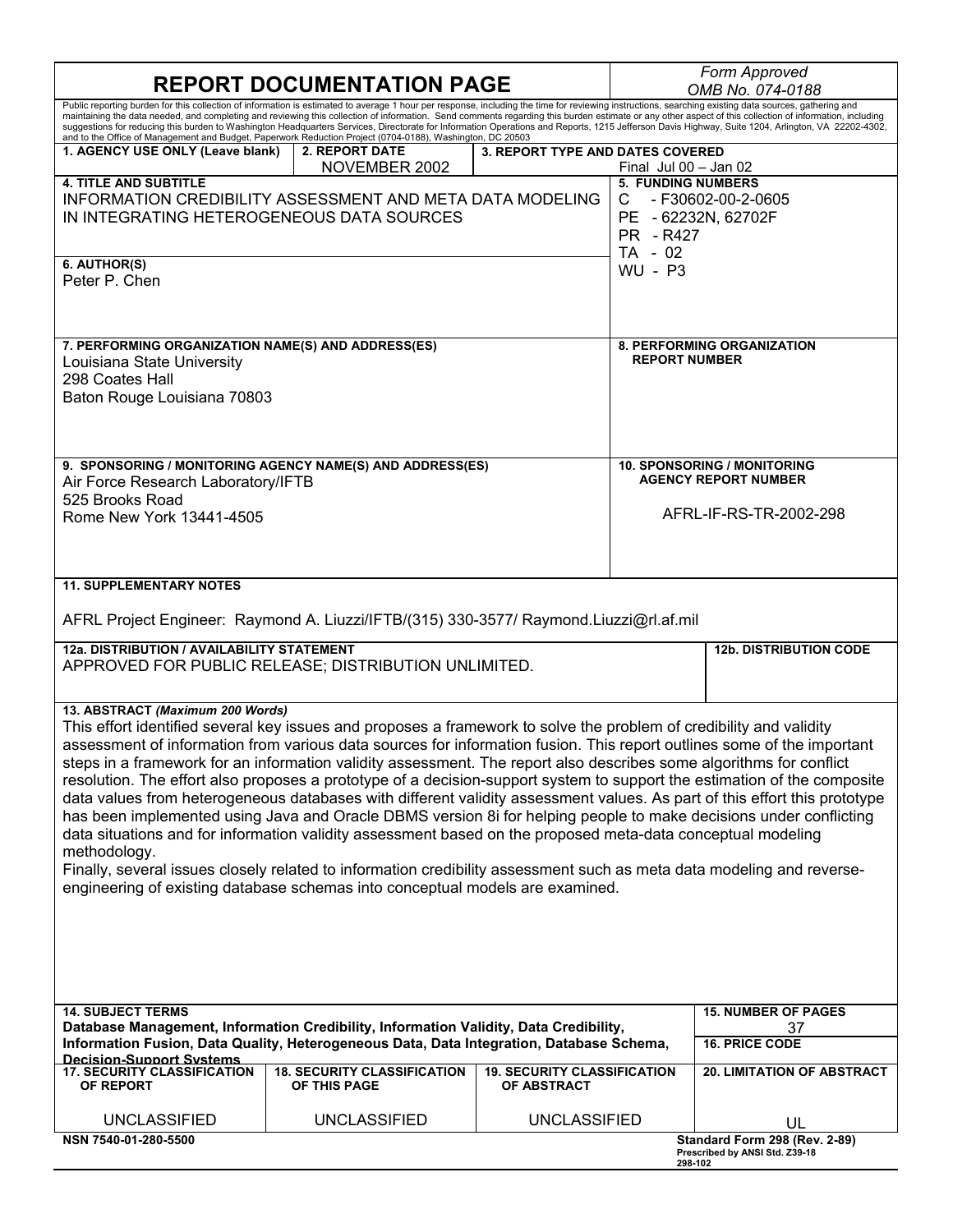# **TABLE OF CONTENTS**

| $\mathbf{1}$            |                              |                                                                                    |  |
|-------------------------|------------------------------|------------------------------------------------------------------------------------|--|
| $\mathbf{2}$            |                              |                                                                                    |  |
|                         | 2.1<br>2.2.                  |                                                                                    |  |
| $\mathbf{3}$            |                              |                                                                                    |  |
|                         | 3 <sub>1</sub><br>3.2<br>3.3 |                                                                                    |  |
| $\overline{\mathbf{4}}$ |                              | METADATA CONCEPTUAL MODELING, ACTIVE MODELING, & REVERSE-ENGINEERING  11           |  |
|                         | 4.1<br>42<br>4.3<br>4.4      |                                                                                    |  |
| 5                       |                              |                                                                                    |  |
| 6                       |                              | SUMMARY, FUTURE DIRECTIONS, AND RELEVANCE TO CRITICAL INFRASTRUCTURE               |  |
|                         | 6.1                          |                                                                                    |  |
|                         | 6.2<br>6.3                   | RELEVANCE TO CRITICAL INFORMATION PROTECTION AND INFORMATION ASSURANCE (CIPIA)  24 |  |
|                         |                              |                                                                                    |  |
|                         |                              |                                                                                    |  |
|                         |                              | APPENDIX B EVALUATION OF TWO COMMERCIAL REVERSE-ENGINEERING TOOLS  29              |  |

# LIST OF FIGURES

| Figure 4.2-1. Overview of Meta Data Conceptual Modeling Methodology (Two-Level Modeling)  13       |  |
|----------------------------------------------------------------------------------------------------|--|
| Figure 4.2-2. ER Diagram to represent Computation Formula for Aggregating Factors14                |  |
|                                                                                                    |  |
|                                                                                                    |  |
|                                                                                                    |  |
| Figure 5-1. A User Screen of the Information Validity Assessment Decision-support System Prototype |  |
|                                                                                                    |  |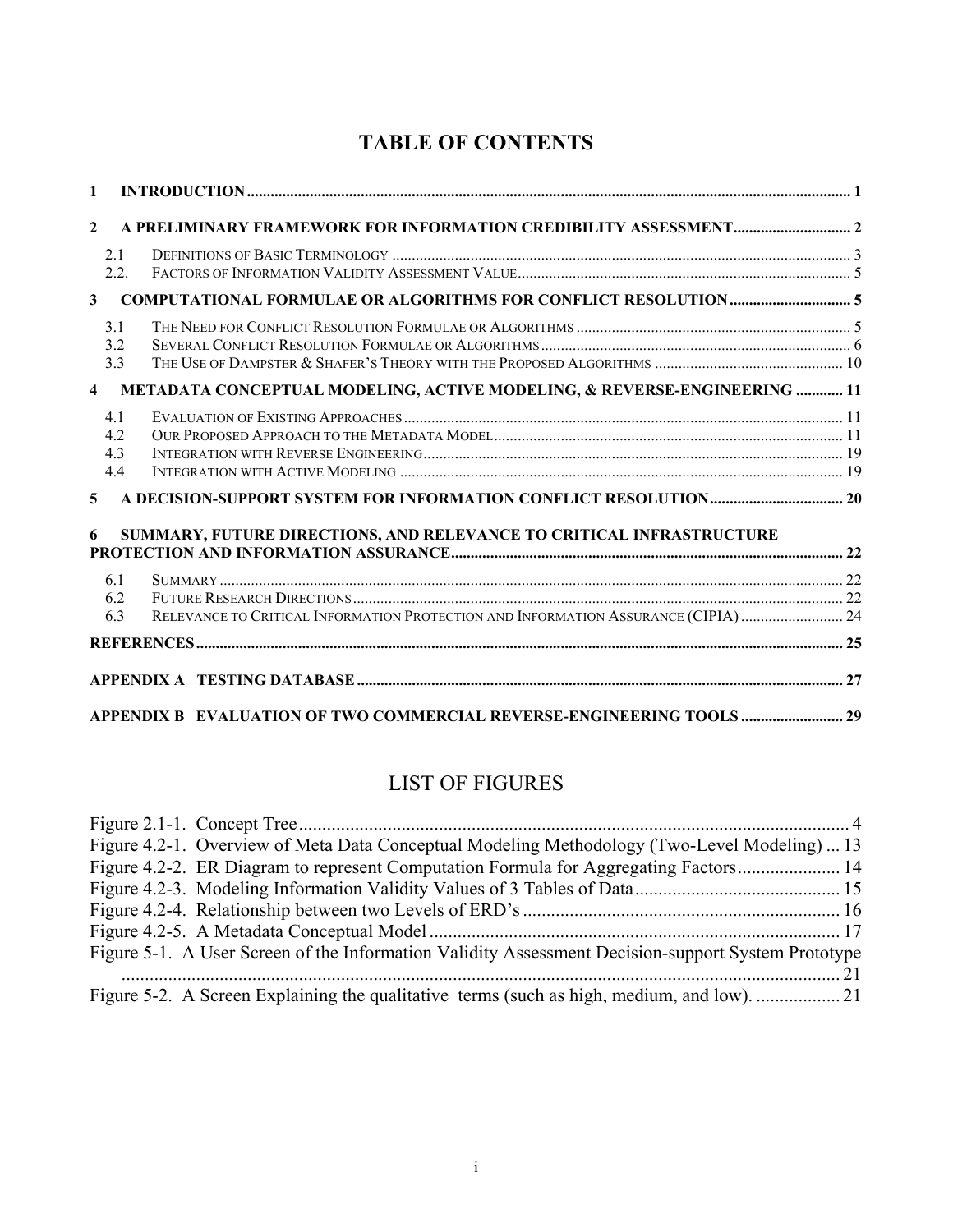# **Acknowledgment**

The author would like to thank Leah Wong and Commander Cory Frank of Navy SPAWAR Systems Center for their comments and suggestions on this research project. The author would also like to thank Ray Liuzzi and Joe Giordano of Air Force Research Laboratory/Information Directorate for their support and encouragement.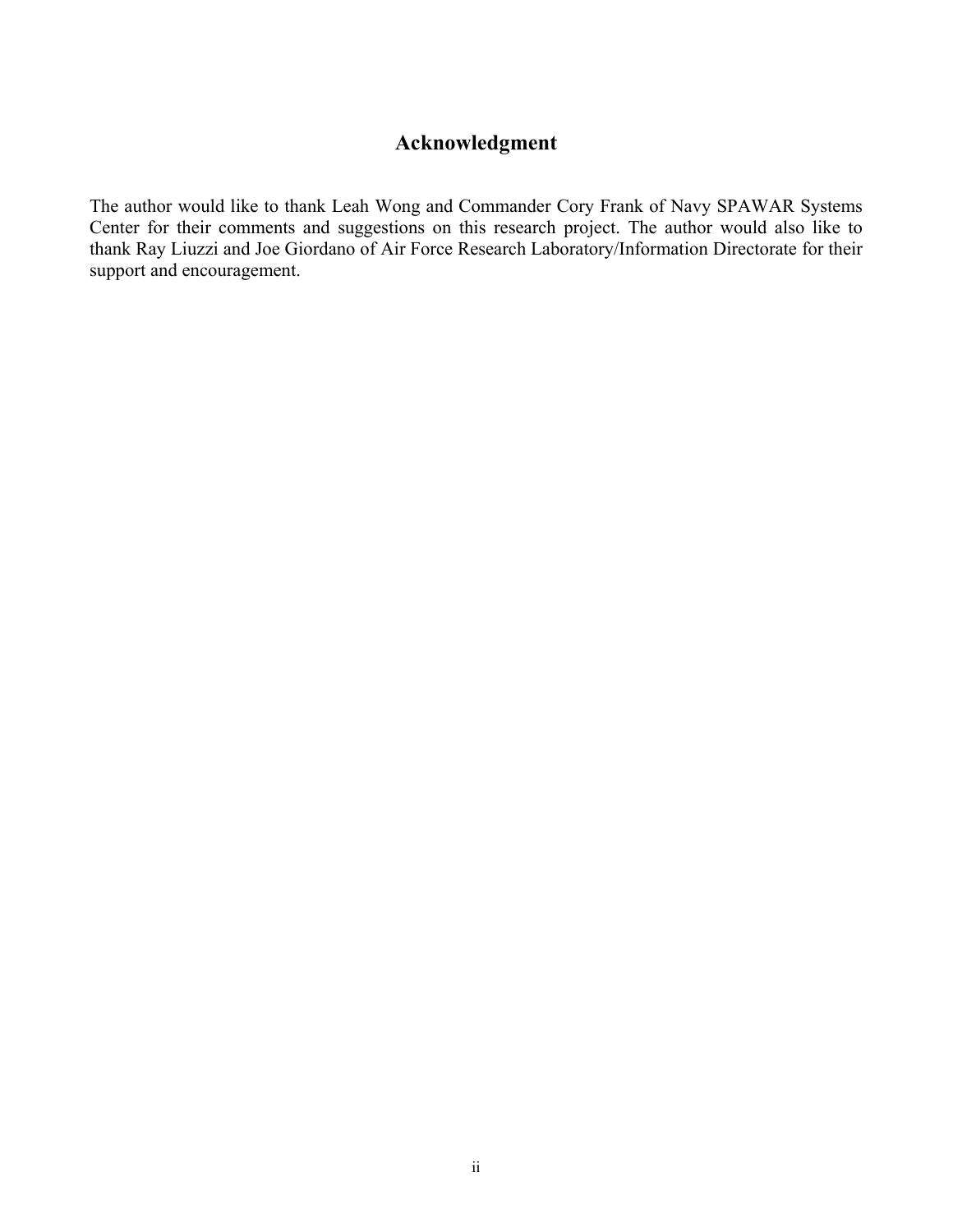# **1 Introduction**

Information is viewed as an active interaction of knowledge and data. An active paradigm for information management is proposed for investigation of the proposed information services. Under this active paradigm, information services are viewed as behaviors of the information system to be implemented as "intelligent" shareable software modules to provide cooperation among users, applications/agents, and the information system environment.

Intelligent extraction and validation of information from multiple database systems that are of different models (e.g. relational, Object-Oriented, flat files, etc.) are the key prerequisites to efficient knowledge integration for decision support. The extraction and validation capabilities can serve as mediators between the users or applications/agents and the underlying information system in carrying out complex tasks.

Current commercial database systems (e.g. Sybase, Oracle, etc.) and most of the research prototypes focus on providing information for the users through query mechanisms. Our effort attempts to provide an active information management framework, not only allowing applications or users query or extract information from databases of different model (e.g. relational, Object-Oriented, flat files etc.), the active information system cooperates with the users by automatically informing the applications or users of the necessary information whenever critical situations occur. One of the key aspects in our effort is to develop a framework and techniques for information credibility assessment.

In many situations (military/civil environments and our daily lives), we encounter the information credibility problem in many different forms: the data from different sources are supposed to be the same, but actually, they are different. Here are some examples:

- Three sensors are tracking the same military target, but each is reporting a different location of the target.
- The intelligence reports provide conflicting data. For example, at the end of the World War II, Hitler received conflicting intelligence reports on the location and date of the pending invasion of the European Continent by the Allied Forces.
- Two databases in different locations started with the same data and schema. After a while, these two copies are drifting apart because new data fields are added (and some existing data fields are deleted or changed) for the schema of each database due to local needs. In addition, some of the data in the unchanged data fields could also be different because of maintenance and other errors.
- Some of the employee data (of the same employee) in different databases of the same organization are different.

How can we handle this problem? We think there are at least three things that will be very useful:

- A framework for analysis
- Computational formulae or algorithms for conflict resolution.
- A software program that help people make decisions.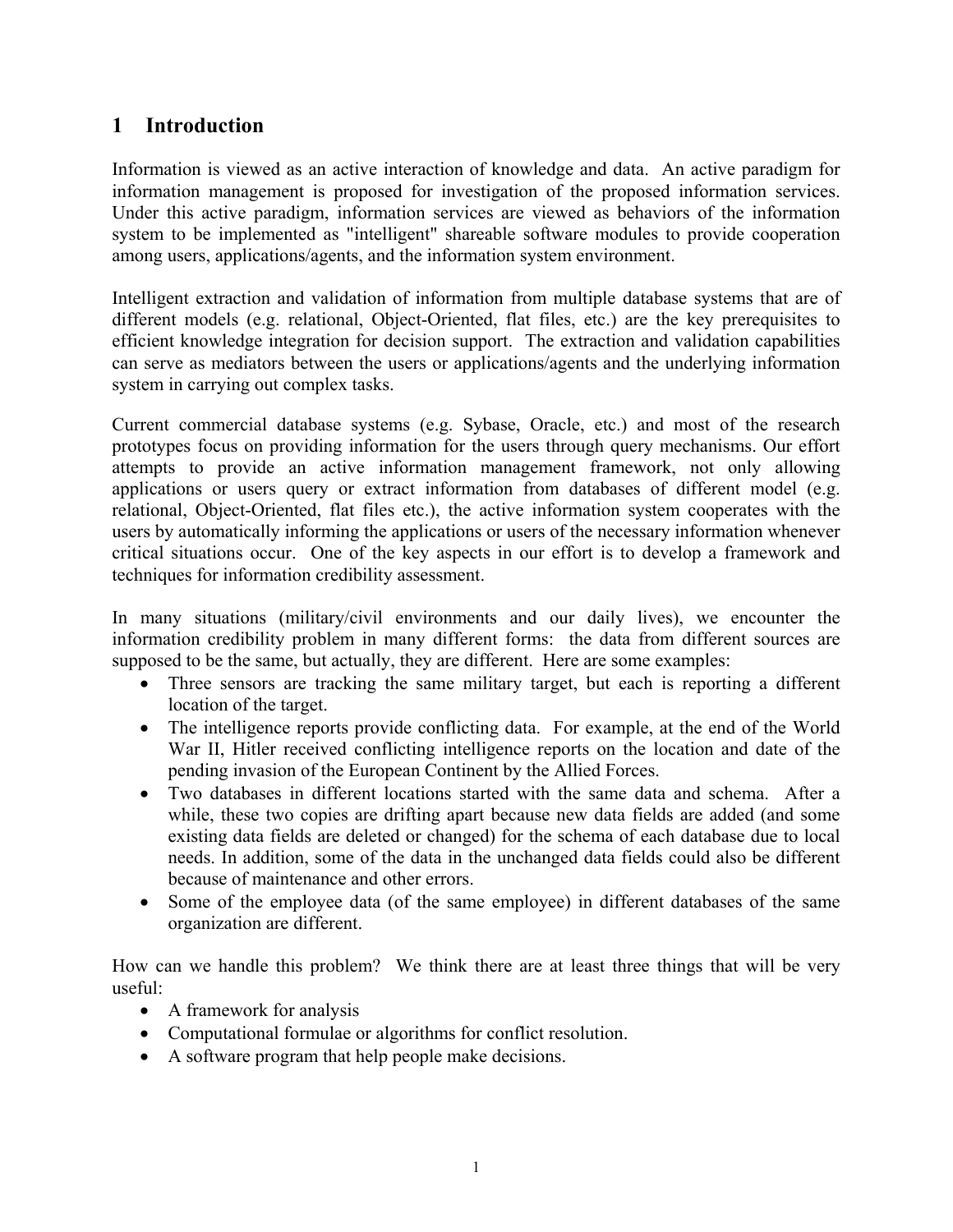We will describe each of these three subjects in the following sections. In addition, we will discuss other relevant issues such as meta data modeling and reverse engineering of existing database schemas. In terms of meta data, we will present a conceptual model of meta data that also includes the interactions of Event\_Condition\_Action (ECA) rules [Chak95].

We have done a survey of current literature on meta-data conceptual modeling of information credibility assessment. Even though there are quite a few researchers working on different aspects of meta-data research (see, for example, [IEEE99], there are very few working on metadata conceptual modeling of information credibility assessment. We can identify about three research work somewhat relevant to what we propose to do in this project:

- (1) The Meta-database project by Chen Hsu at RPI [Hsu]. Integration has become a selfevident goal in today's manufacturing enterprises. Among the barriers are major gaps in information technology regarding multiple systems operating concurrently over different geographical regions. Dr. Hsu discusses a meta-data approach to the integration problem using a two-level Entity-Relationship (ER) model. His two-level ER model is somewhat similar to what we are proposing. However, his emphasis is more on manufacturing system integration while our emphasis is more on data integration for data from various sources.
- (2) The ER modeling of data quality work done by Veda Storey and Richard Wang [StWa98]: They used ER modeling to describe the data quality of production data in the databases. While their work is interesting and very relevant to what we are doing, our approach to ER modeling of meta-data is different from what they did. They basically modeled both the meta-data and production data in the same level of ER diagrams while we have been and will use two-level ER diagrams to separate the modeling of production data and meta-data. We believe that our approach is cleaner and less error-prone, and therefore, can produce a software system that is more easily verifiable.
- (3) The ER modeling of metadata in the European Data Warehousing Project [ArFr99, CDLN99, JaVa97, JeQJ98, StJa96]: A multi-country project was funded by European Commission to study the best way to design and to organize data warehouses. Meta-data approach using the ER modeling was proposed and investigated by several researchers in the project. While their approaches are relevant and interesting, our approach concentrates on information credibility assessment than on data warehouse design.

# **2 A Preliminary Framework for Information Credibility Assessment**

We are proposing a framework for information credibility assessment with the following steps:

- 1. Identification of relevant factors in your environment that has impacts on the "information credibility." Out of all the factors influencing "information credibility," we believe "information validity" is a dominant factor.
- 2. "Information validity" has at least three components: "reliability," "freshness," and "believability."
- 3. Each data element can be associated with an "Information Validity (InfV) assessment value (to be discussed in Section 2.2).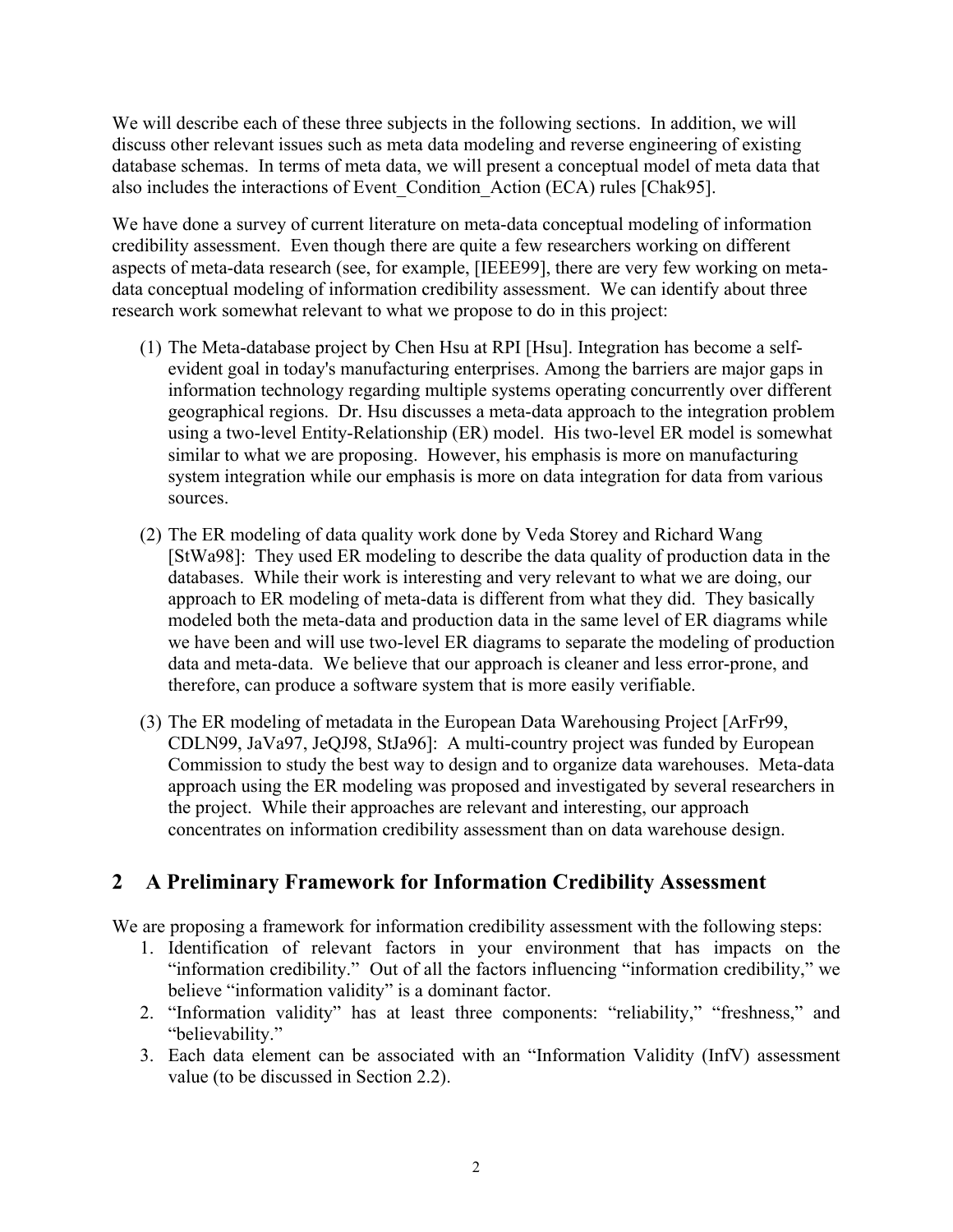- 4. If the InfV values are only available to individual data elements, computational formulae are needed to calculate the composite InfV values for the aggregate objects in the higher levels (for example, the InfV values for a particular row in a database table, or the InfV value for a particular database table, or the InfV value for a particular database).
- 5. The InfV values can be modeled in a meta-data conceptual model and be kept in a metadata database.
- 6. In existing databases, the conceptual schemas (models) may not be documented. Reverse engineering tools may be used to re-construct the conceptual schema from existing data structures.

We will discuss these steps in details in the next few sections.

# **2.1 Definitions of Basic Terminology**

Many of the terms in this field are very confusing because different people have used them in different ways. We think it will be very useful to the community if there is a common definition of some basic terms. Here, we are making an attempt to give some definitions of several important terms:

- **Reliability**: It concerns with the impacts and implications of the possible malfunctions of the supporting platforms (such as hardware, operating systems, file and database systems).
- **Believability**: It concerns with how much you can trust data sources (person, sensor, etc.) and data transmission channels.
- **Freshness**: It concerns with the age of data. The data values usually changes with time. Therefore, the data has a higher chance to be correct if it was supplied/input/given very recently.
- **Quality**: It concerns with the percentage of deviation (or non-deviation) from the best or the original form of the data.
- **Credibility**: It is a composite measure of many factors about the same data.
- **Consistency**: It measures whether a piece of data contradicts with another piece of data. For example, a person's age may contradict with his birth date.
- **Integrity**: It measures whether the data has been maliciously modified. It is possible that data are consistent but the data integrity is not maintained. For example, if someone's age and birth date were changed to incorrect values but still consistent with each other, the data integrity is not maintained.

In Figure 2.1-1, we organize the concepts into a tree structure. "Credibility" is a composite measure of various concepts. The main factor that influences "credibility" is "validity," but other factors (such as "quality," "integrity," "consistency," and "security") also have impacts on it. In this report, we will not discuss in detail the inter-relationships among these four concepts mentioned above, and we will leave this topic as one of the future research topics.

Although our definitions and the concept tree in Figure 2.1-1 may not be agreeable with some other researchers, we believe that we have made some important contributions because there are very few such attempts by others to clarify these terms and concepts. In the future, we will continue to modify and improve these definitions.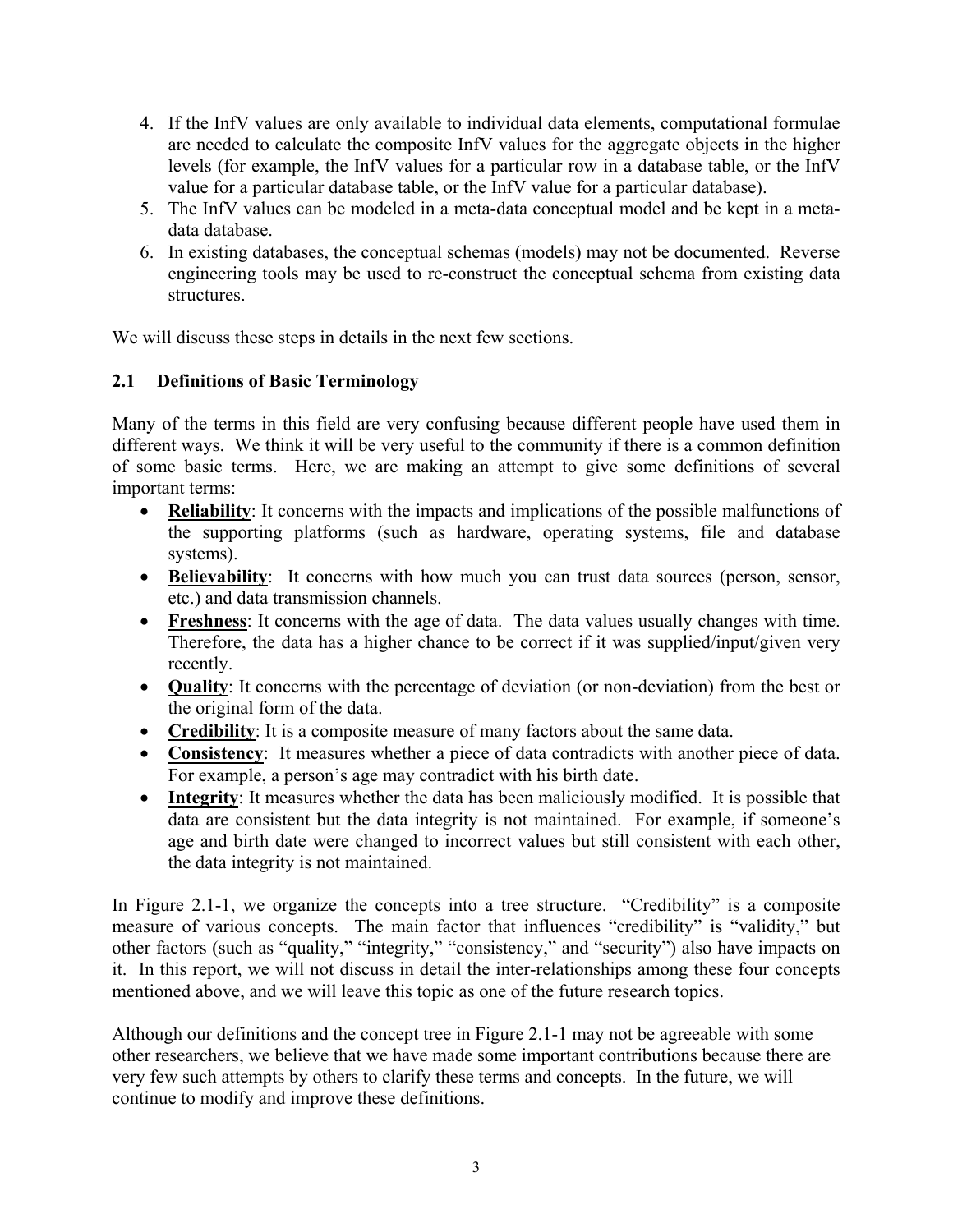

**Figure 2.1-1. Concept Tree**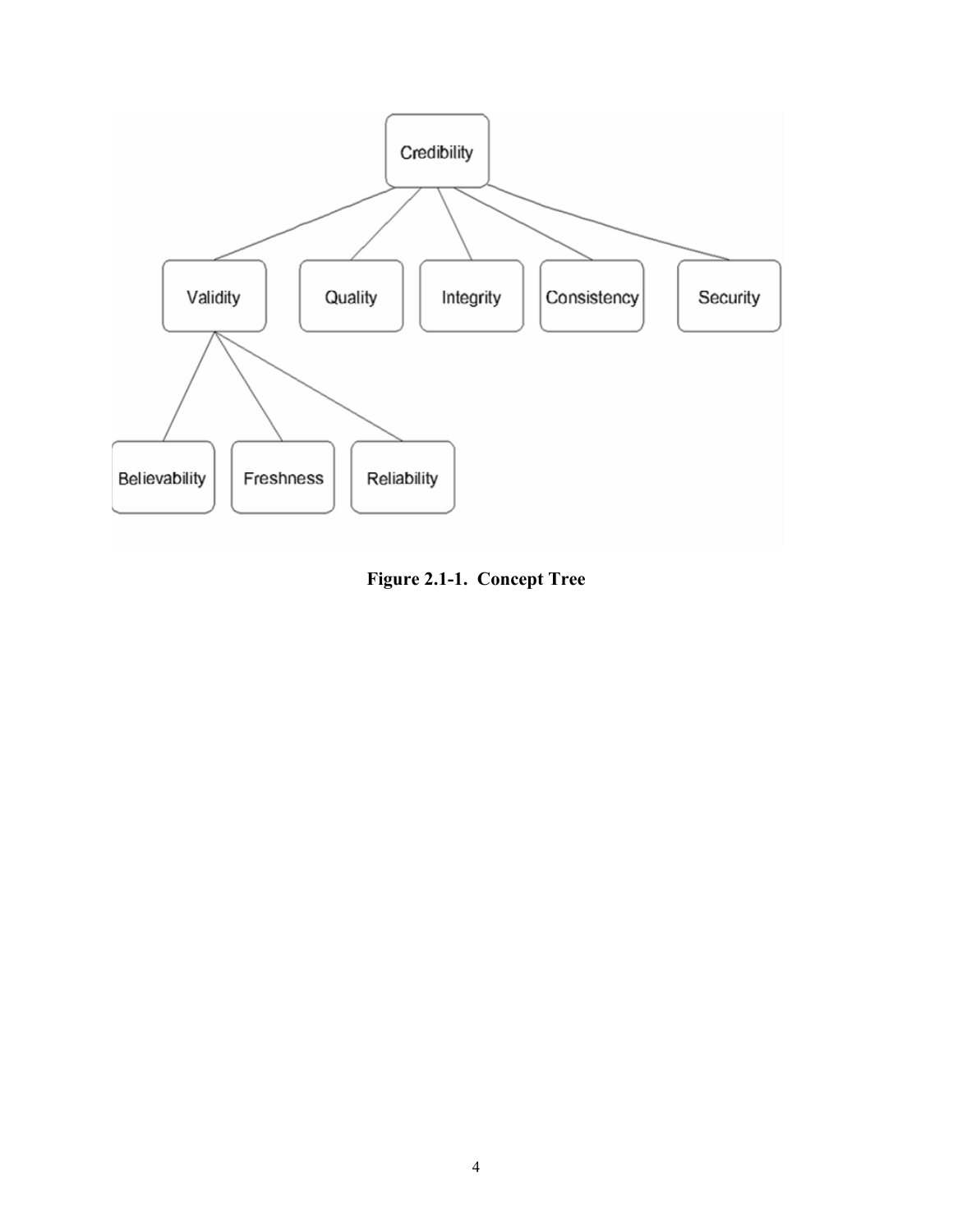# **2.2. Factors of Information Validity Assessment Value**

As discussed in the previous section, "validity" is a major component of "credibility." Because we have not studied several other components of "credibility" such as "quality," "integrity," "consistency," and "security," we now turn our attention to "validity," that can be assessed a numeric value. First, we need to know the "factors" that produces the Information validity (InfV) value.

Each data source will be given an InfV value. However, InfV is a composition of several factors including at least the following factors (see Figure 2.1-1):

- Reliability of the hardware and software that the database resides: Collecting the past operational data of the hardware and software malfunction frequencies can be useful in assessing this reliability value in the past time periods. The reliability value is between "0" and "1."
- Freshness of the data: If the data was just updated, the freshness factor could be 1.0. If the data was updated one year or more ago, the freshness could be "0". We can define a function of values between "0" and "1" for any "age" of data between "one year" and "0".
- Believability of the data: how believable of the data depends on where the data came from. For example, if the data comes from a very believable source, it will be certainly more believable than the data comes from an unreliable source. The believability factor has a value between "0" and "1".

# **3 Computational formulae or algorithms for conflict resolution**

# **3.1 The Need for Conflict Resolution Formulae or Algorithms**

 If we derive 3 sets of values from three different sources for the same query, then the question is which one is correct. Or, how do we derive an InfV (Information Validity) value from the sets of values derived? One approach to solve this problem is to associate a value between 0 and 1 to the BASE data value (instead of assuming them to be always 1 as in the case of traditional databases). The InfV values can be stored either in the database or the meta database based on the original conceptual model or the conceptual model resulting from reverse engineering/modeling.

Typically, the value associated with the base data depends on the source of data acquisition, update frequency, the confidence in the system from which the data is obtained or the confidence in the instrument from which the data is acquired, etc. Once a measure is associated with the base data, it can be combined (or new values can be derived) in a number of ways.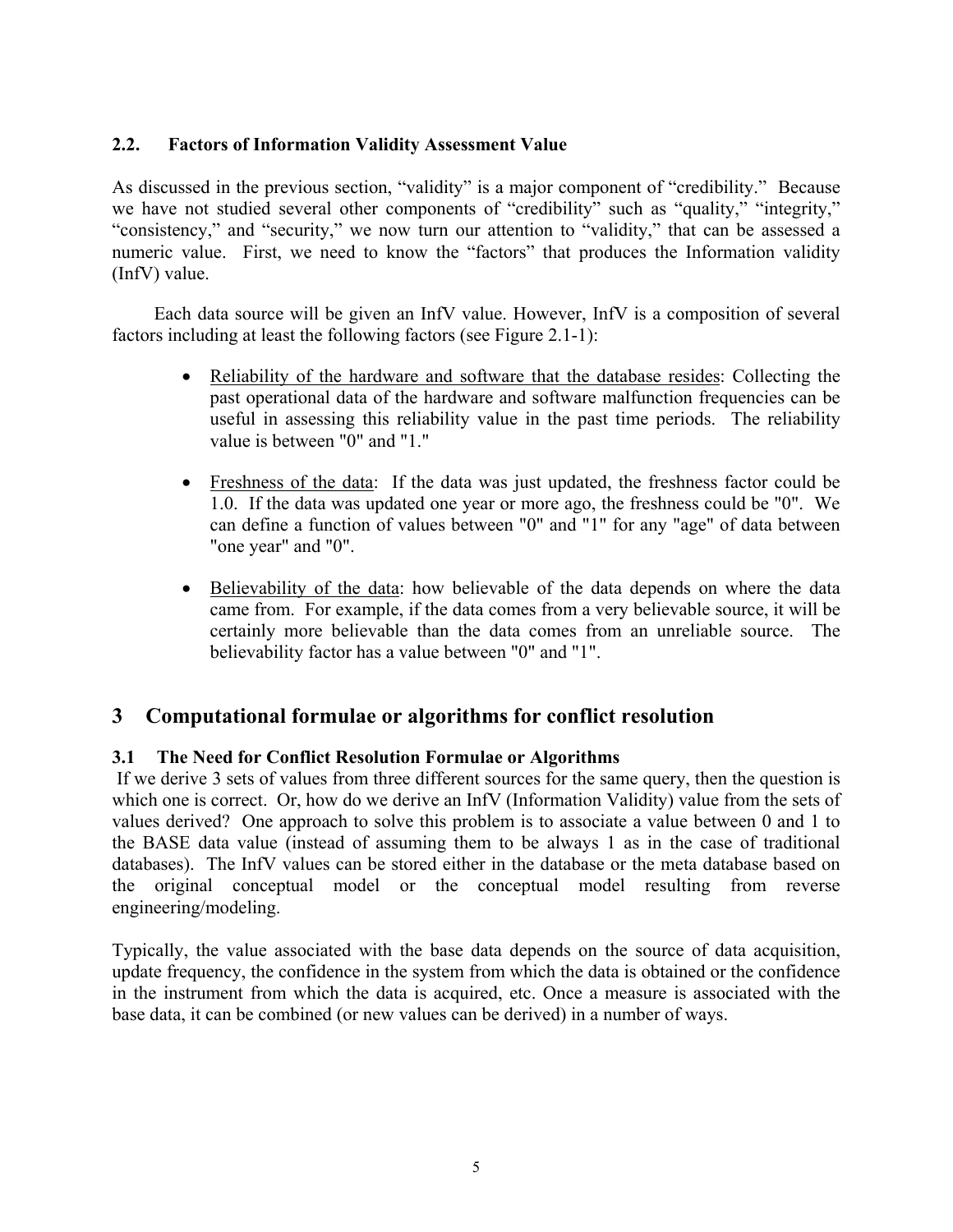### **3.2 Several Conflict Resolution Formulae or Algorithms**

The following is a collection of some simpler formulae or algorithms.

- 1. Take the max of the values
- 2. Take the min of the values
- 3. Take the average of the values
- 4. Take consensus or majority vote
- 5. Discard values below or above a threshold and apply the above to the resulting values.
- 6. Arbitrarily pick one
- 7. Apply a function on the probability to compute the new values
- 8. Dynamically collecting probabilities by the system

#### **3.2.1 A Proposed Algorithm**

In the following, we are going to describe a new algorithm to derive a "composite" value.

#### **Algorithm 1 (for two data sources)**:

Let  $V_1$ ,  $V_2$  be the data values of the same data element from two different sources, and Let  $C_1$ ,  $C_2$ the data validity assessment value of the two data values. Let  $V^*$ ,  $C^*$  be the estimated data value and the associated data validity assessment value based on these two given data values and their associated data validity assessment value, and they can be derived by the following formula:

V\* = V1 \* (C1 /(C1 +C2)) + V2 \* (C1 /(C1 +C2)) if C1 +C2 ≠ 0, (V1 + V2) /2 if C1 =C2 = 0. (1) C\* = C1 \* (C1 /(C1 +C2)) + C2 \* (C1 /(C1 +C2)) if C1 +C2 ≠ 0, (C1 + C2) /2 if C1 =C2 = 0. (2)

Example #1:

Given these values:  $V_1 = 10$ ,  $V_2 = 100$ ,  $C_1 = 0.6$ ,  $C_2 = 0.8$ , the values of V<sup>\*</sup> and C<sup>\*</sup> can be derived as follow:

$$
V^* = V_1 * (C_1 / (C_1 + C_2)) + V_2 * (C_1 / (C_1 + C_2))
$$
  
= 10 \* (0.6/(0.6 + 0.8)) + 100 \* (0.8 / (0.6 + 0.8))  
= 4.29 + 57.14  
= 61.43  

$$
C^* = C_1 * (C_1 / (C_1 + C_2)) + C_2 * (C_1 / (C_1 + C_2))
$$
  
= 0.6 \* (0.6/(0.6 + 0.8)) + 0.8 \* (0.8 / (0.6 + 0.8))  
= 0.2571 + 0.4571  
= 0.7142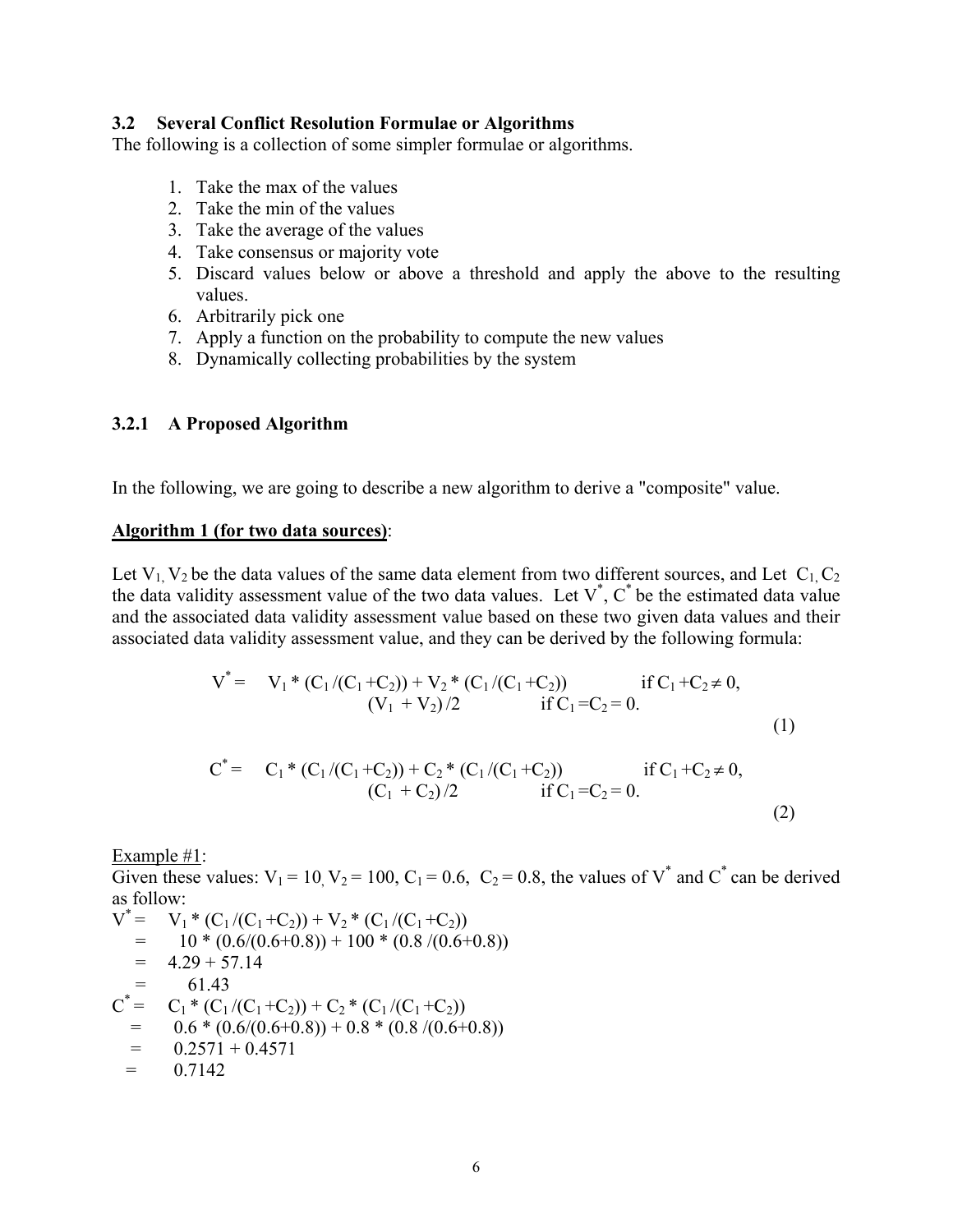#### **Algorithm 1.1. (for "n" data sources)**:

Let  $V_1, V_2, \ldots, V_n$  (n > 2) be the data values of the same data element from "n" different sources, and Let  $C_1, C_2, ..., C_n$  the data validity assessment value of the "n" data values. Let  $V^*$ ,  $C^*$  be the estimated data value and the associated data validity assessment value based on these "n" given data values and their associated data validity assessment value, and they can be derived by the following formula:

$$
V^* = V_1 * (C_1 / (C_1 + C_2 ... + C_n)) + V_2 * (C_2 / (C_1 + C_2 ... + C_n)) + ... + V_n * (C_n / (C_1 + C_2 ... + C_n))
$$
  
\nif C<sub>1</sub> + C<sub>2</sub> + ... + C<sub>n</sub>  $\neq$  0,  
\nif C<sub>1</sub> = C<sub>2</sub> ... = C<sub>n</sub> = 0. (3)

$$
C^* = C_1 * (C_1 / (C_1 + C_2 ... + C_n)) + C_2 * (C_2 / (C_1 + C_2 ... + C_n)) + ... + C_n * (C_n / (C_1 + C_2 ... + C_n))
$$
  
if C<sub>1</sub> + C<sub>2</sub> + ... + C<sub>n</sub> \ne 0,

$$
= (C_1 + C_2 + ... + C_n)/n
$$

if 
$$
C_1 = C_2 ... = C_n = 0
$$
. (4)

#### **Algorithm 2. Algorithm to Calculate the Confidence Level of the Whole Table**

Here, we describe an algorithm and the rationale of the algorithm to calculate the confidence level of the whole table from the confidence level of each data element in the table. A simple version of this algorithm has been implemented.

Totally we have three sets of input:

1. Table S: input sample data

2. Table C: Confidence level value for each date field

3. Two weight arrays assigned by columns and rows

Sample data:

 $S$ <sub>S#</sub> sname status 002 J Smith 30 005 F Jones 50 126 K Landry 100 C (  $0 \leq c_i \leq 1$  ):

 s# sname status 1 0.82 0.82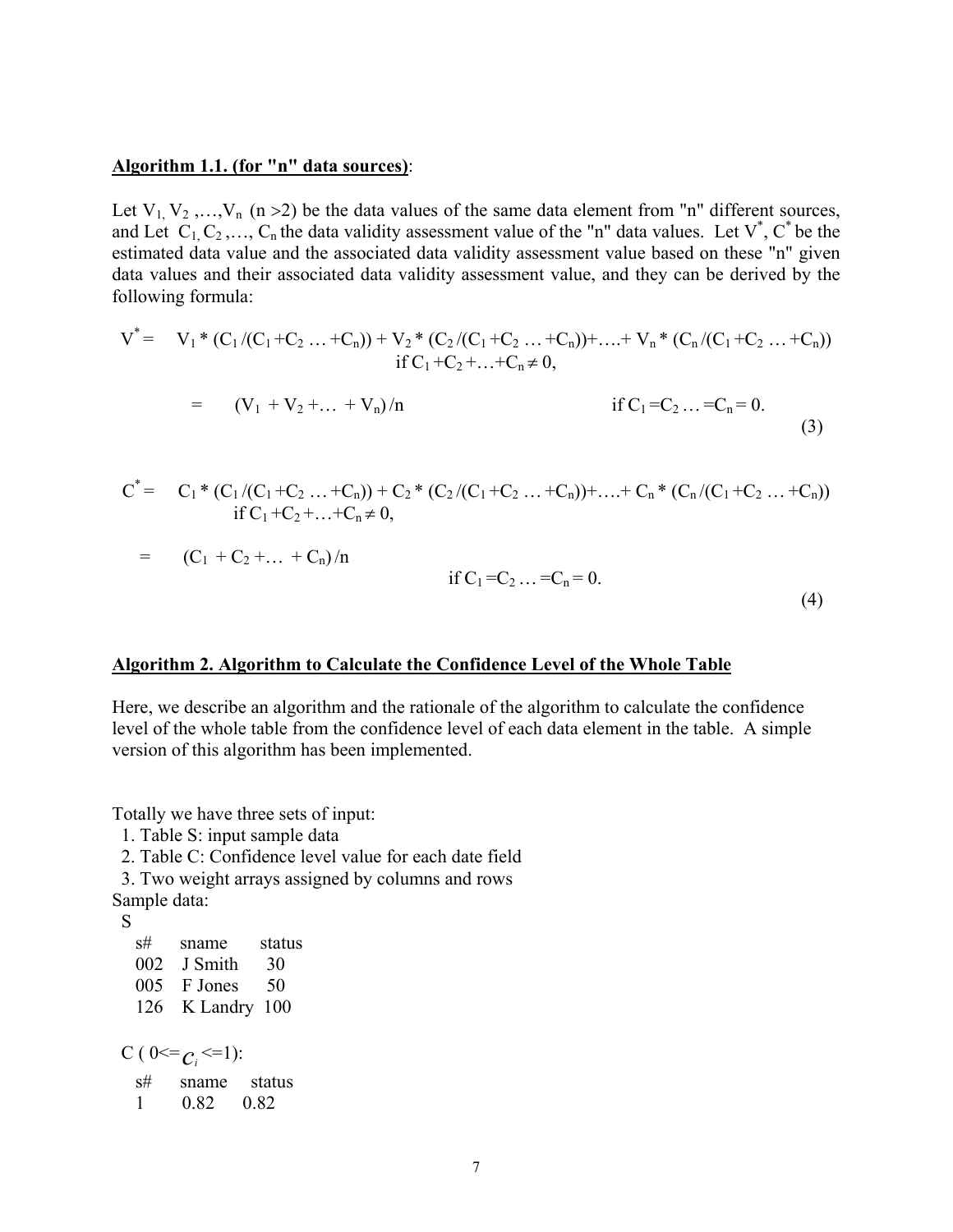| 0.46     | 0.32 |
|----------|------|
| $\Omega$ | 0.25 |

If table C has dimension of 3<sup>\*</sup>3, the confidence level  $C_{ij}$  (i,j=1,2,3)will looks like the following:

$$
\begin{array}{ccc}\nC_{11} & C_{12} & C_{13} \\
C_{21} & C_{22} & C_{23} \\
C_{31} & C_{32} & C_{33}\n\end{array}
$$

Given a table with dimension 3\*3, how do we calculate the confidence level data in each row or in each column. In order to do the weighting average of the confidence level, we need to assess the "weighting factor" for each row and each column of the confidence level data elements. For example, the weighting factors for a 3\*3 confidence level table will look like the following:

$$
Weight(0 \leq w_i \leq \#element):
$$

 $W_{c1} = 0.7$   $W_{c2} = 1.9$   $W_{c3} = 0.4$  $W_{r1} = 0.3$  $W_{r2}$ <sup>=1.5</sup>  $W_{r3}$ <sup>=1.2</sup>

 $\sum_{i=1}^{n}$  *W<sub>ri</sub>* =n ( Validity check is needed here)

 $\sum_{i=1}^{m}$   $W_{ci}$  =m ( Validity check is needed here)

n is the total number of records in the database table

m is the total number of attributes in the database table

The weighted average confidence level for each column:

$$
C_{c1} = (W_{r1}C_{11} + W_{r2}C_{21} + ....)/\#
$$
  
\n
$$
= \sum_{i=1}^{n} W_{ri} C_{i1} / \sum_{i=1}^{n} W_{ri}
$$
  
\n
$$
= (0.3*1+1.5*1+1.2*1)/3
$$
  
\n
$$
= 1
$$
  
\n
$$
C_{c2} = (0.3*0.82+1.5*0.46+1.2*0)/3
$$
  
\n
$$
= 0.312
$$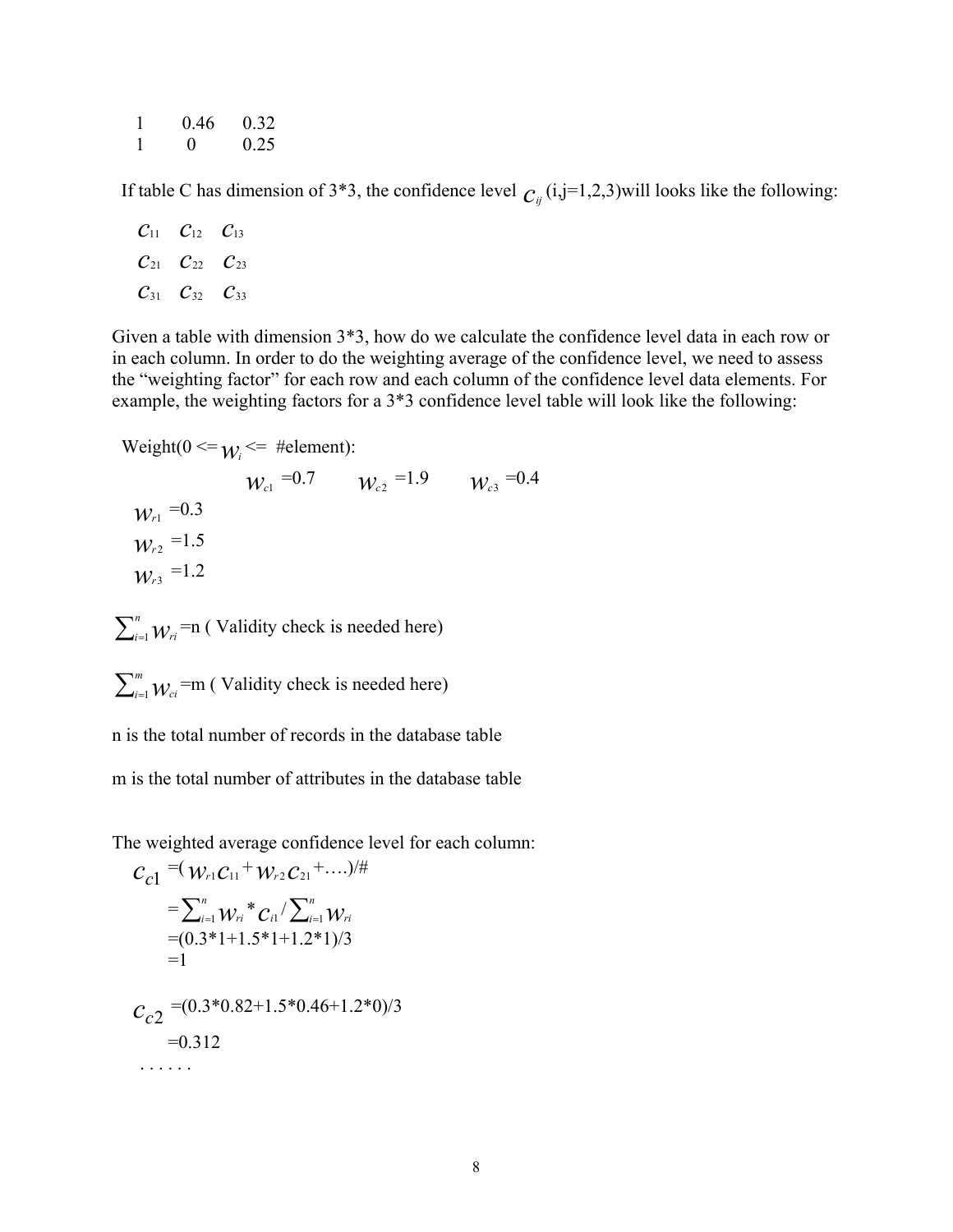Note: we need to do a validity check on w values as  $\sum_{i=1}^{n} w_{ri} = n$  and  $\sum_{i=1}^{m} w_{ci} = m$ 

Now we do the similar calculation for each row:

$$
C_{r1} = (W_{c1}C_{11} + W_{c2}C_{12} + ....)/\#
$$
  
\n
$$
= \sum_{i=1}^{m} W_{ci} * C_{1i} / \sum_{i=1}^{m} W_{ci}
$$
  
\n
$$
= (0.7 * 1 + 1.9 * 0.82 + 0.4 * 0.82)/3
$$
  
\n
$$
= 0.862
$$

Result of calculation: Two weighted confidence level arrays for the whole table

$$
C_{c1} = 1
$$
\n
$$
C_{c2} = .312
$$
\n
$$
C_{c3} = .342
$$
\n
$$
C_{r2} = .765
$$
\n
$$
C_{r3} = .267
$$
\n
$$
C_{c3} = .267
$$

The total confidence level of the table then is: By column:

$$
C_{T1} = \sum_{i=1}^{m} W_{ci} * C_{ci} / \sum_{i=1}^{m} W_{ci} = (0.7 * 1 + 1.9 * 0.312 + 0.4 * 0.342) / 3 = 0.4765
$$
  
Here shows an example of getting different values of "c" if we reverse the order of the calculation (from column calculation to row calculation)  
By row:

$$
C_{T2} = \sum_{i=1}^{n} W_{ri}^{*} C_{ri} / \sum_{i=1}^{n} W_{ri} = (0.3^{*}0.862 + 1.5^{*}0.765 + 1.2^{*}0.267)/3 = 0.5755
$$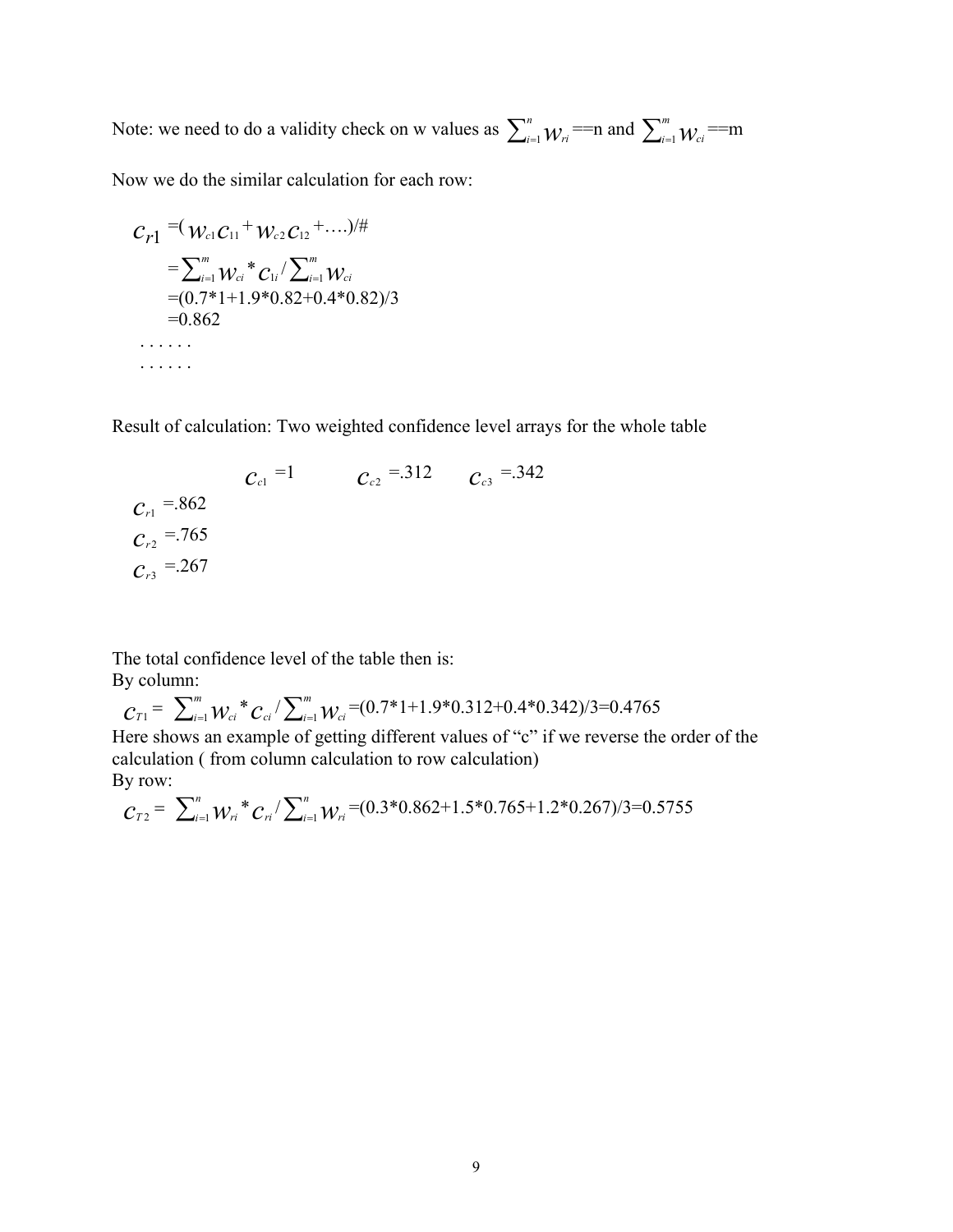### **3.3 The Use of Dampster & Shafer's Theory with the Proposed Algorithms**

Dampster & Shafer's Theory of Evidence and its application to knowledge extraction and integration: As explained before, data coming from different sources is likely to have different levels of confidence. If the confidence or reliability of data (for example, it may be based on the precision of the instrument, confidence associated with informers, etc.) is known or stored as part of the data, then it will be possible to associate a level of confidence or reliability with data derived or extracted from the base data. The theory of Evidence deals with how to resolve conflicting evidence. From our investigation, it seems that Dampster & Shafer's theory can be extended to the "conflict resolution of data." This is a very interesting and challenging problem and takes a longer time to find a clear solution because the problem we have at hand is more complicated and may require extensions or reformulation of this problem using, for example, domain meta data or correlation of data to establish the measure of level of confidence and reformulation of Dampster & Shafer's formulae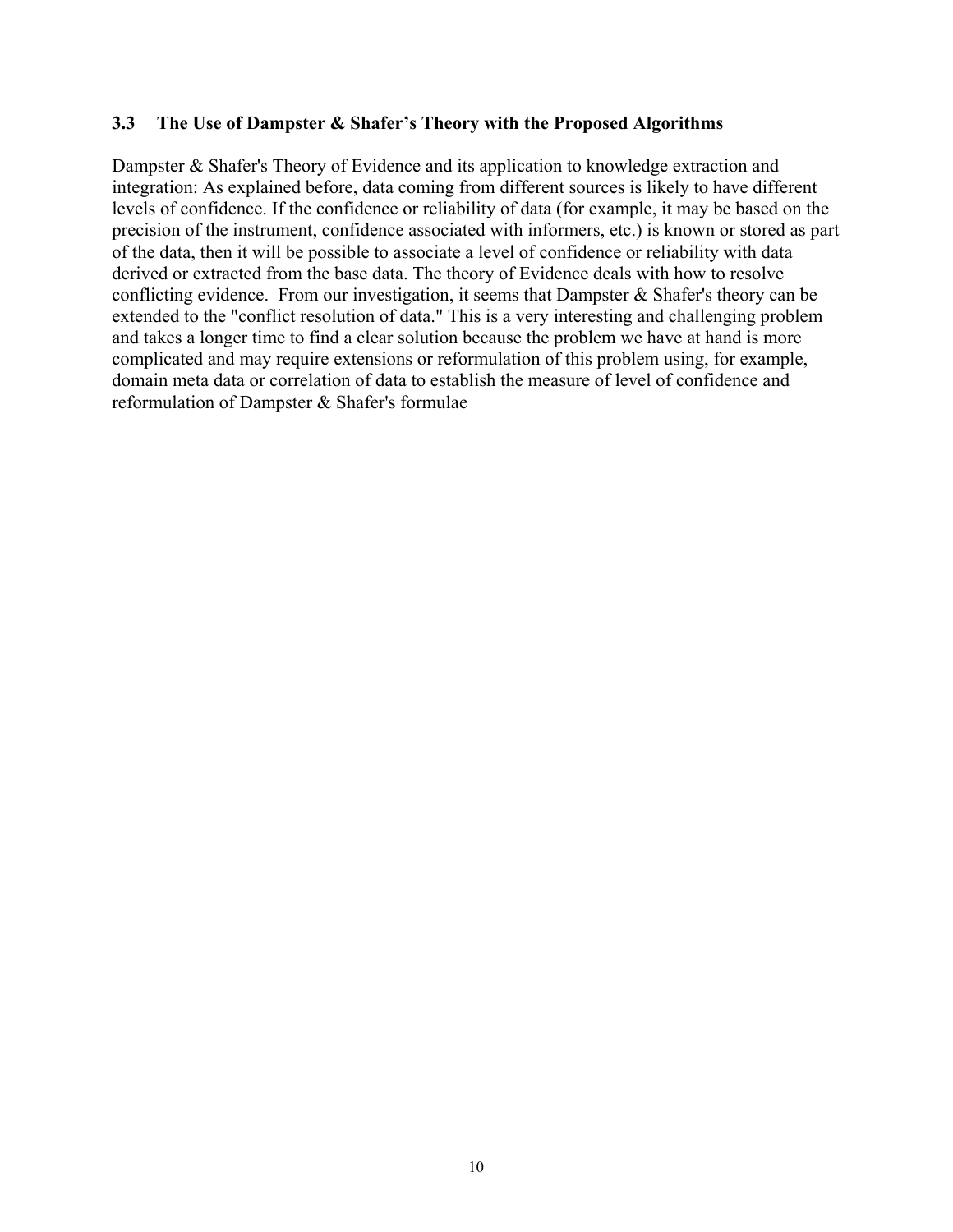# **4 Metadata Conceptual Modeling, Active Modeling, & Reverse-Engineering 4.1 Evaluation of Existing Approaches**

We have studied some of the work done at MIT Data Quality Project (specifically, the Quality ER Model) and the work done at ESPRIT DWQ (Foundations of Data Warehouse Quality) project. We had studied carefully the Quality ER Model developed by Storey and Wang. They divided the data into 3 major types: the product data, the product quality data, and the data quality data. We think this division is a useful concept but the way they put all three data types into the same "layer" of an Entity-Relationship (ER) diagram is not suitable for our needs. We think the product data and the product quality data could be put into the same "layer" of an ER diagram, but the data quality data should be treated as "meta data" and be put into a separate ER diagram.

### **4.2 Our Proposed Approach to the Metadata Model**

We propose a meta-data conceptual methodology as follow (see Figure 4.2-1):

- 1. To recognize and identify the entities and relationships in the real world: for example, we can recognize cities and communication towers.
- 2. To represent these real world entities and relationships using ER diagrams.
- 3. To convert the ER diagram into table structures in the (relational) databases and to populate these tables with data: In our example, we will have "C\_Tower" table, "Located in" Table, and "City" Table. We will also fill up these tables with data.
- 4. To model the quality of the data in the (relational) databases: Using ER diagrams to model the meta data of the (relational) databases. In our example, each table is a metaentity, and each data element is also a meta-entity. The "Table" meta-entity and the "Data Element" meta-entity have a meta-relationship called, "Consists\_of." The "Table" meta-entity has a meta-attribute called, "Information Validity Value of Table," and the "Data Element" meta-entity has a meta-attribute called, "Information Validity Value of Data Element."
- 5. To convert the ER diagram in (4) into table structures in the (relational) databases and to populate these tables with data: In other words, we are building a (relational) database to hold the meta-data concerning with the Information Validity Value of the data in the tables and data elements in the production databases.

Figure 4.2-2 is an expanded view of the ER diagram in the right side of the Figure 4.2-1. Basically, we are adding another meta-entity type called, "Database," that consists of "Tables." We also have another meta-attribute called, "Information Validity Value of Database," which is an aggregate of "Information Validity Value of Table," in a particular database. Similarly, "Information Validity Value of Table" is an aggregate of "Information Validity Value of data elements," in a particular table. The Algorithm 2 in Section 3.2 is an algorithm to aggregate the Information Validity (InfV) Value of each data elements in a table into the Information Validity Value of the whole table. As discussed in Section 2.1, the Information Validity Value is a function of at least three factors: believability of the source, freshness of data, and the quality of data. In Figure 4.2-2, we indicate in the diagram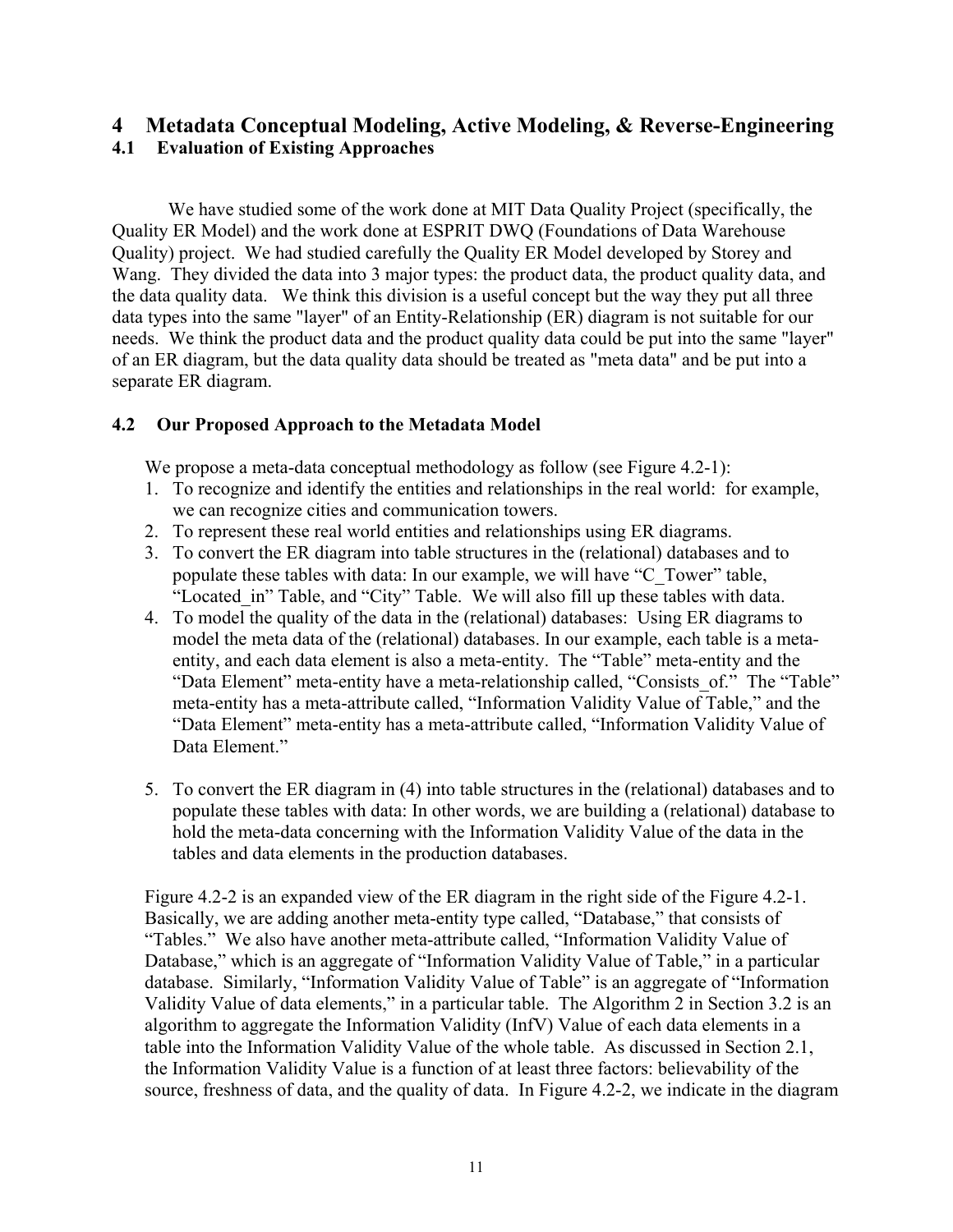that the Information Validity Value of a data element is an aggregate of three attributes: believability of the source, freshness of data, and the quality of data. Algorithms 1.0 and 1.1 in Section 3.2 are proposed for the use in resolving the conflicting data in different databases based on the meta-data (such as InfV values) stored for the data elements in each database.

How do the two levels of ERD's related to each other? We will explain their relationships using two figures: Figure 4.2-3 and Figure 4.2-4. In Figure 4.2-3, we have three tables of data: a table of data on "communication tower" entities, a table of data on "city" entities, and a table of data on the relationships between communication tower entities and city entities. Each of these tables is assessed with a particular Information Validity value. Note that we are concerning with "instances" here (be it "entity instance," "relationship instance," or "value instance'). In Figure 4.2-4, we are concerning with "types" instead of "instances." For example, "Comm. Tower" entity type and "City" entity types in Figure 4.2-3 are instances of the "Entity Type" in the meta entity type in Figure 4.2-4. Similarly, the "Located in" relationship type in Figure 4.2-3 is an instance of the "Related to 1" meta relationship type. Similarly, on the right hand side of Figure 4.2-4, we are concerned with the entity types of data tables. There are two major types of data tables: one is the type of tables containing data about entities such as the table of data on "Comm. Tower" entities and the table of data on "City" entities in Figure 4.2-3. Another major type of table is the type of tables containing data about relationships such as the table of data on "Located\_in" relationships in Figure 4.2-3. In Figure 4.2-4, the ERD in the left hand side is in Level 1, and the ERD in the right hand side is in Level 2.

These two ERD's are related by relationship types as shown in the middle column in Figure 4.2-4. The "Table (Data) on Entities" entity type in Level 2 and the "Entity type" meta entity type in Level 1 have a relationship type called, "Related\_to\_2" between them because the data in Level 2 are the description of entities in level 1. Similarly, the "Table (Data) on Relationships" entity type in Level 2 and the "Relationship type" meta entity type in Level 1 have a relationship type called, "Related to 3" between them.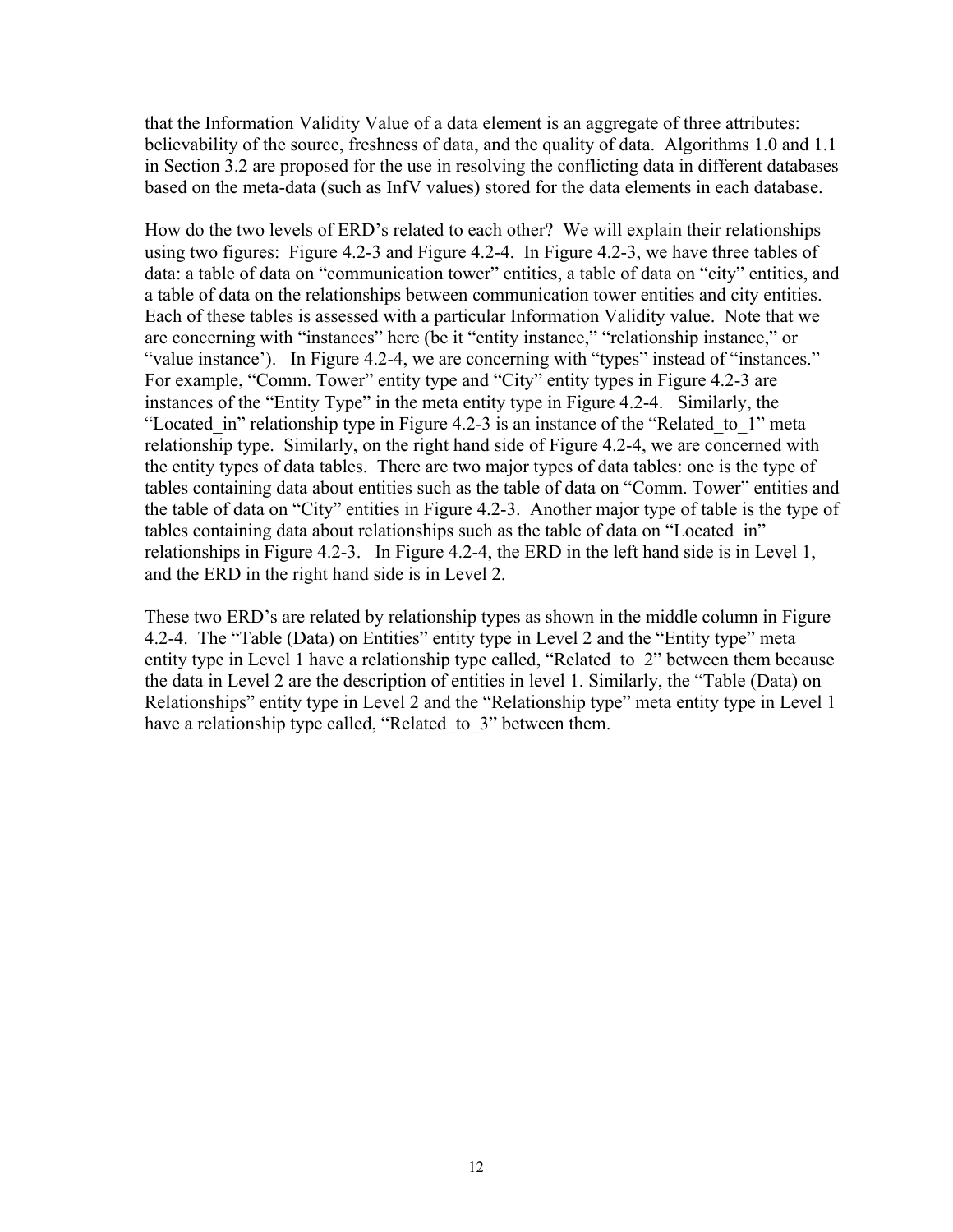

**Figure 4.2-1. Overview of Meta Data Conceptual Modeling Methodology (Two-Level Modeling)**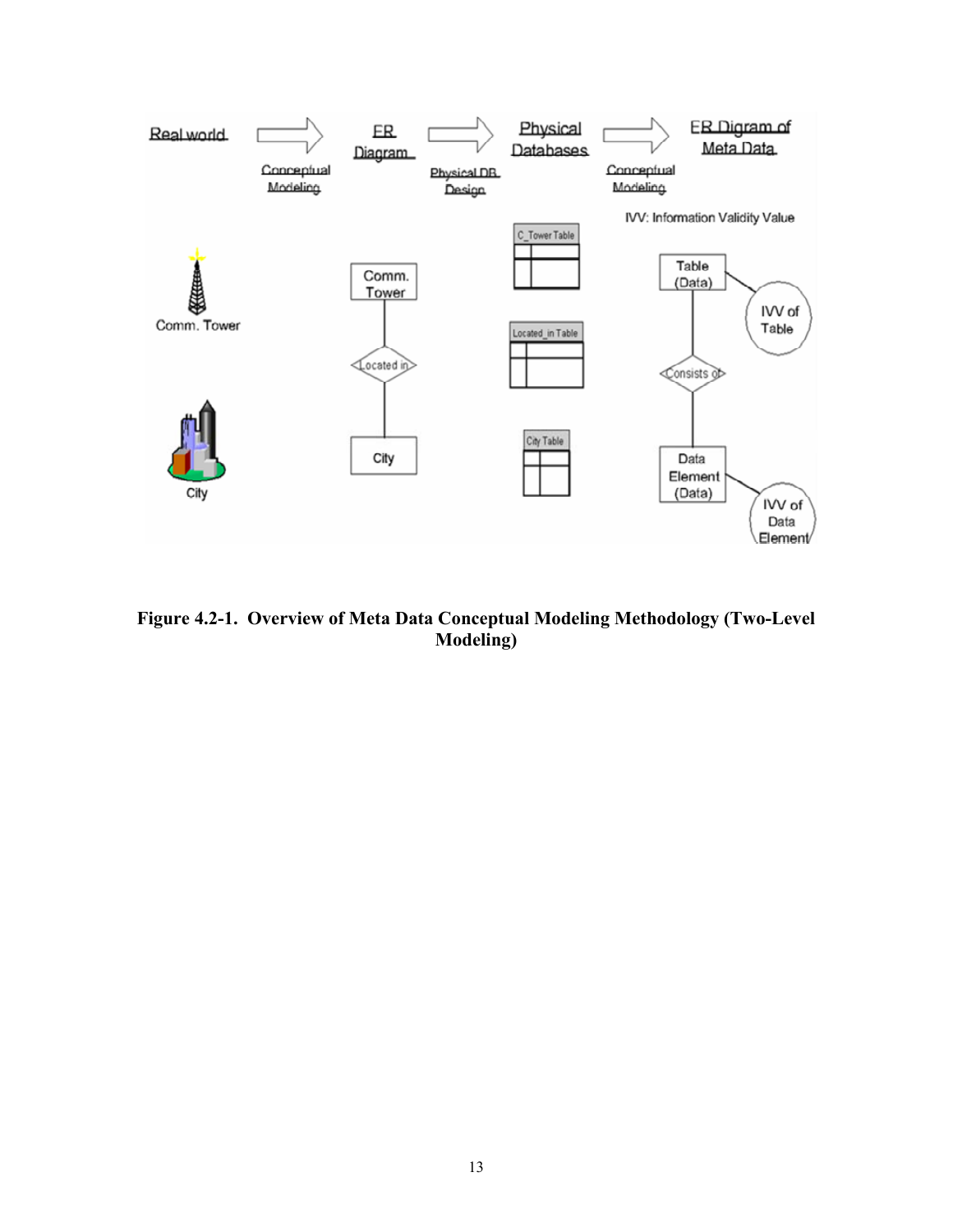

**Figure 4.2-2. ER Diagram to represent Computation Formula for Aggregating Factors**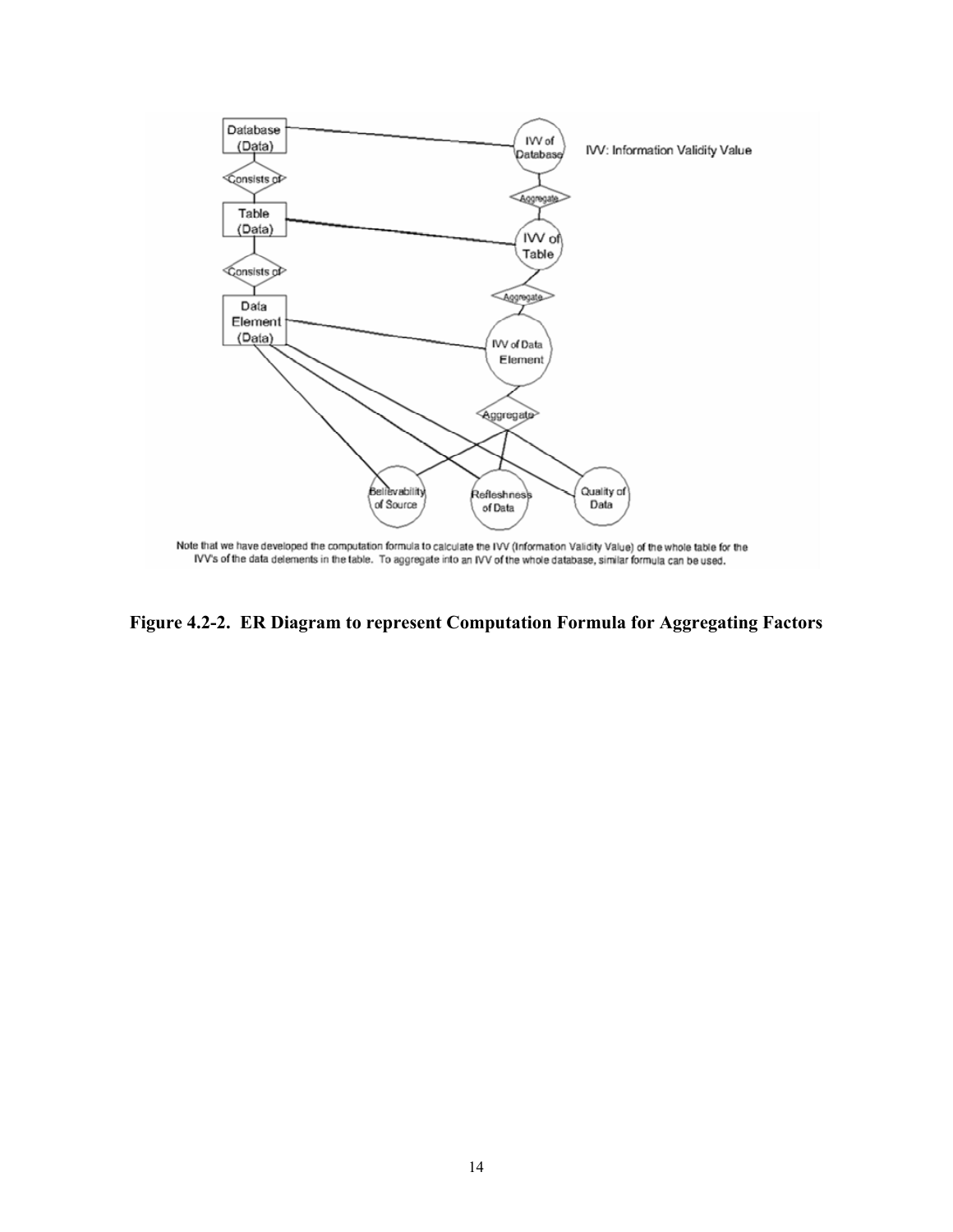

**Figure 4.2-3. Modeling Information Validity Values of 3 Tables of Data**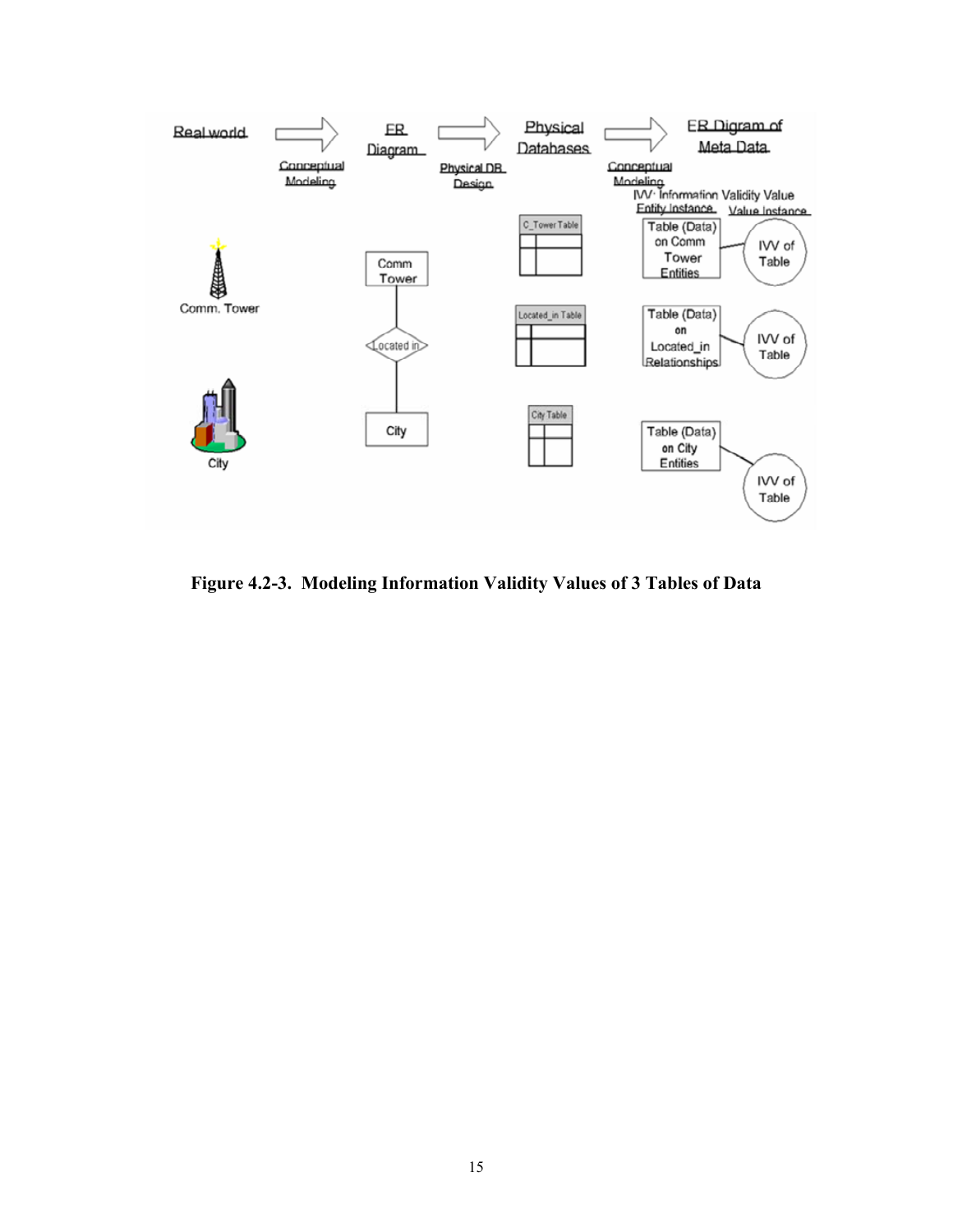

**Figure 4.2-4. Relationship between two Levels of ERD's**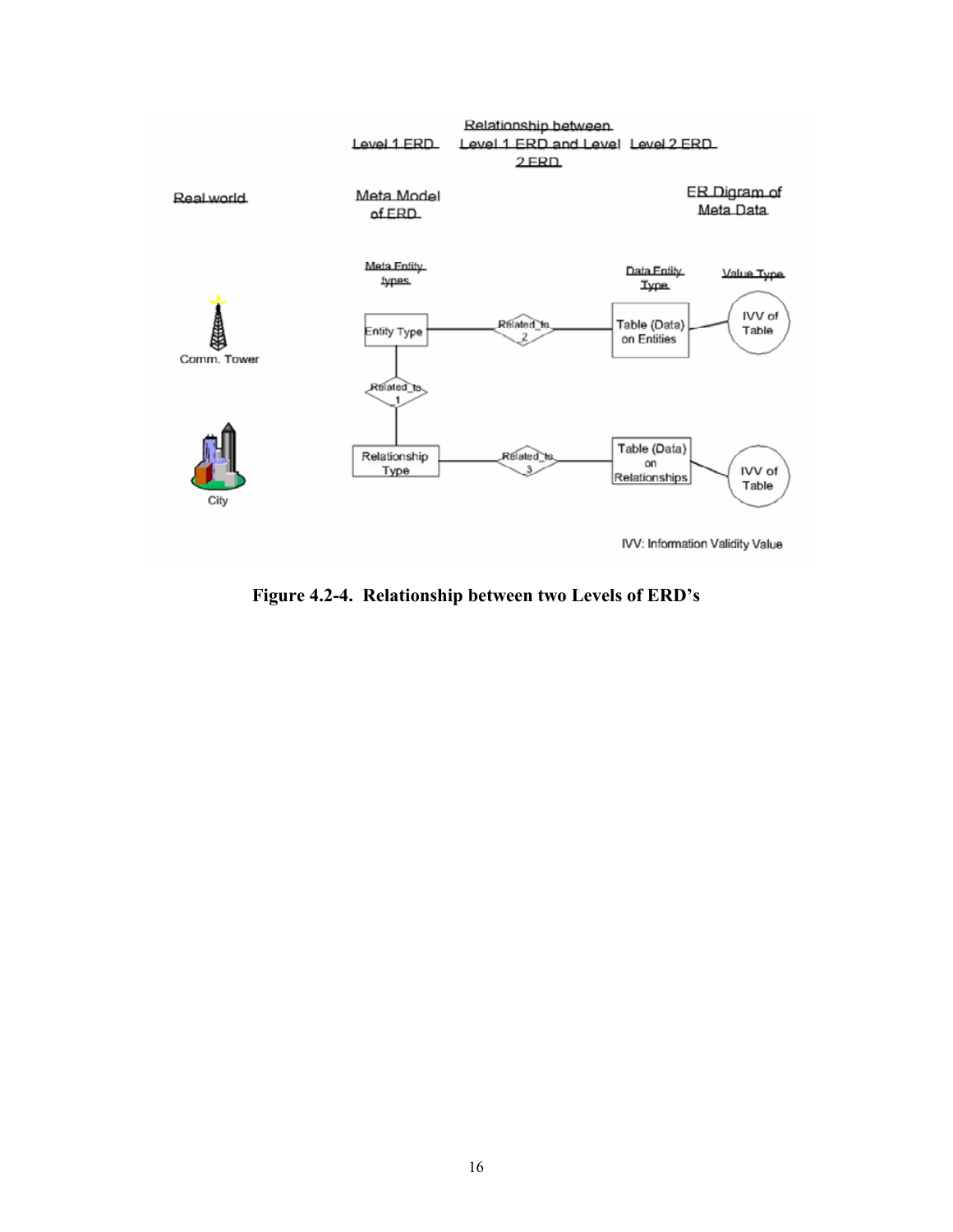

**Figure 4.2-5. A Metadata Conceptual Model**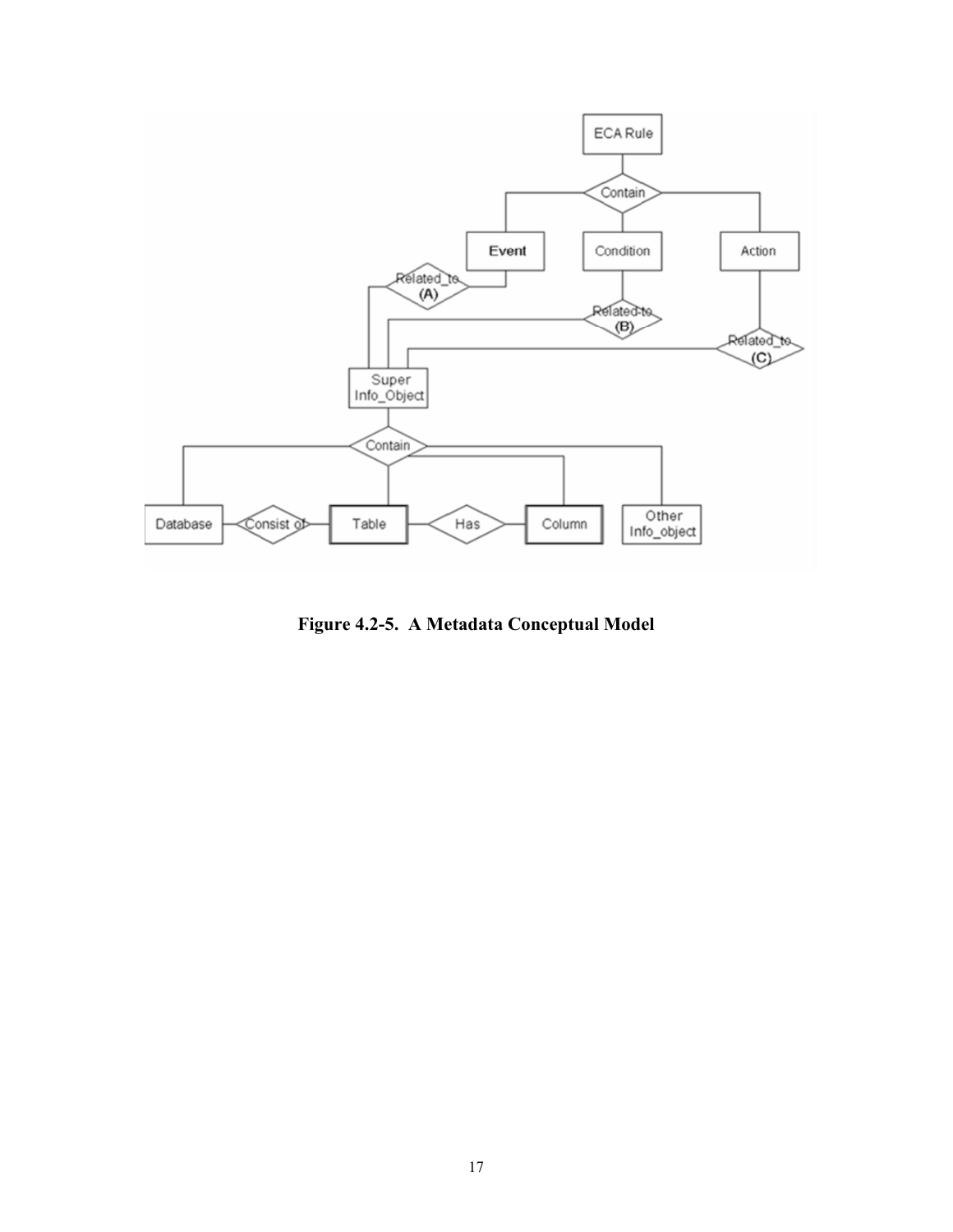How can we link this meta-data model to some research work on ECA (Event, Condition, and Action) rules of a system [Chak95]? We propose the following "entity" types in the metadata conceptual model with the associated "attributes (See Figure 4.2-5):

- Entity Type "Database" with attributes: DB\_Name, Reliability, Freshness, Believability, Data Validity Assessment (DVA) and other attributes. The DVA is a derived attribute from several attributes: Reliability, Freshness, and Believability.
- Entity Type "Table" with attributes: Table Name, etc.
- Entity Type "Column" with attributes: Column Name, etc.
- Entity Type "Event" with attributes: Event ID, etc.
- Entity Type "Condition" with attributes: Condition ID, etc.
- Entity Type "Action" with attributes: Action Name, etc.
- Entity Type "Other Info\_Object" with attributes: Info\_Obj\_Name, etc.
- Entity Type "Super Info Object with attributes: Super Info Obj Name, etc. This entity is an aggregation of several entity types: Database, Table, Column, and Other\_Info\_Object.
- Entity Type "ECA Rule" with attributes: ECA Rule ID, etc. This entity is an aggregation of three entity types: Event, Condition, and Rule.
- Special Entity Type "Time" with attributes: Time instance There exist several relationship types between these entity types:
- Database "consist of" Tables: it is an ID-dependent relationship, that is, the Table needs DB Name (in addition to Table Name) to identify itself.
- Table "has" Columns: it is also an ID-dependent relationship, that is, the Column needs DB Name and Table Name (in addition to Column Name) to identify itself.
- Event, Condition, and Action each has a relationship type, "Related to" with the Super Info Object.
- ECA Rule has a relationship type, "Contain," with Event, Condition, and Action (ECA) entity types.

It is important to note that:

(1) There is one "aggregation" relationship type: contain.

An ECA Rule Entity "contains" Event, Condition, and Action entities.

(2) There is one "generalization" relationship type: consist\_of.

A Super Info. Object entity type "consists of" the following entity subtypes: Database, Table, and Column entity types.

(3) There are two weak entity types: Table and Column.

The Table entity has an ID-dependency on a Database entity, and the Column entity has an IDdependency on a Table entity.

This conceptual model also illustrates the **linkage** between the ECA\_Rules and the database contents (such as databases, tables, and columns). Note that Figure 4.2-4 and Figure 4.2-5 are related: the "Table on entities" and "Table on relationships" in Figure 4.2-4 are merged into "table" entity type in Figure 4.2-5 (in other words, "table" entity type is a super type of the other two entity types).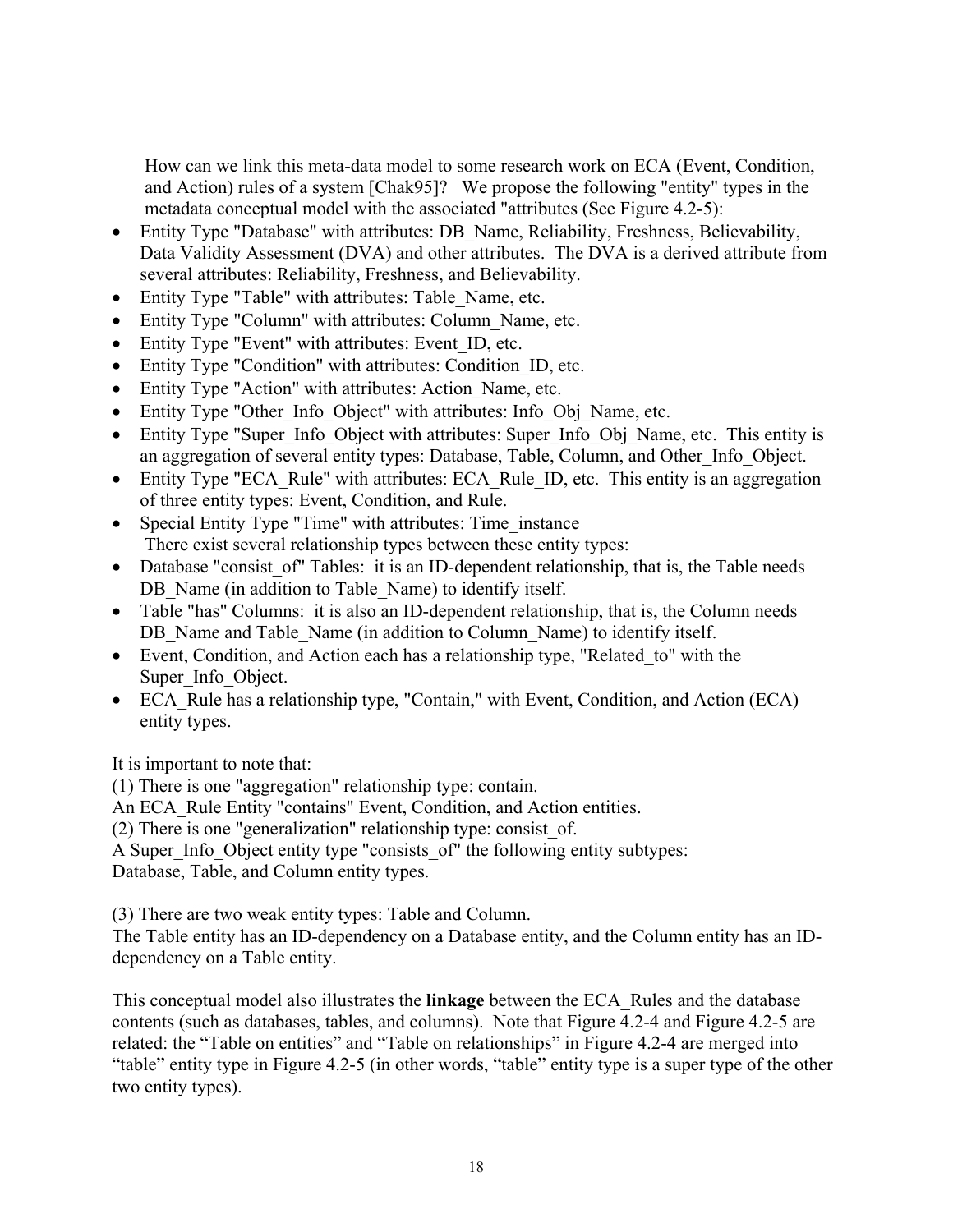### **4.3 Integration with Reverse Engineering**

Each data source can be and should be reverse-engineered into a conceptual model. Then, these conceptual models can be integrated into a "unified" conceptual model. This "unified conceptual model" will be linked to the metadata model so that a change in one may trigger the changes in the other.

## **4.4 Integration with Active Modeling**

Active conceptual modeling capability: This capability is a continual process of describing the relevant aspects of the domain including the activities and changes under different perspectives. At any given time, the conceptual model is viewed as a multi-level and multiperspective abstraction of the domain representing the user's knowledge. Dynamic reverse modeling and change management techniques will be used to capture the constraint knowledge stored in the individual database system schema and its changes. Constraint management for resolving conflicts among data values from multiple sources will be applied to achieve global data consistency. The active conceptual model can enhance the interactive and dynamic modification of domain knowledge (e.g. confidence value of data), rules, and the ability to add and remove information in a flexible and consistent manner.

As can be seen from the metadata model in Section 4.2, The ECA (Event Condition Action) rules [Chak95] have been captured as entity types and relationships types in the metadata model. By doing so, we are on the way toward an integrated modeling and execution system.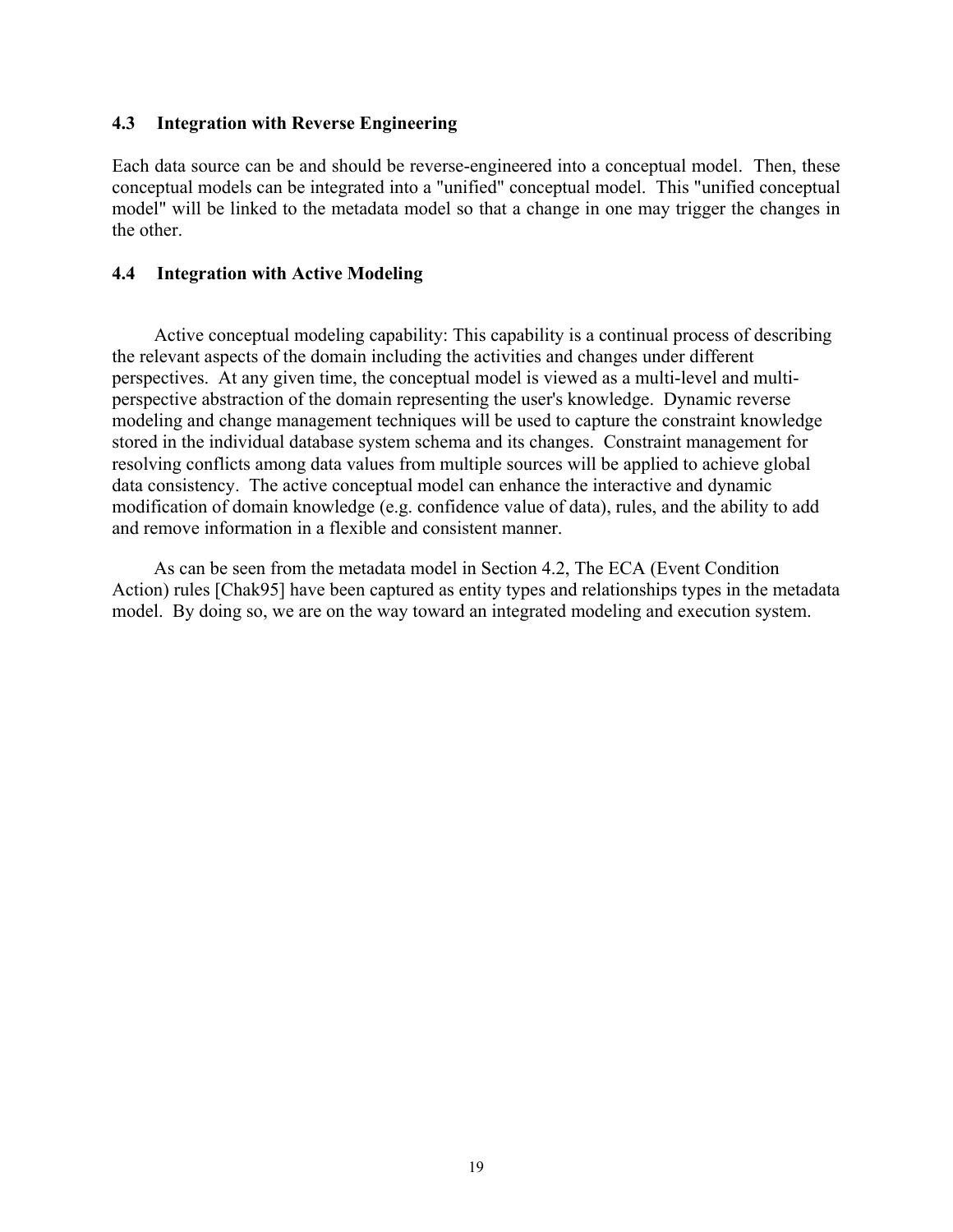# **5 A Decision-Support System for Information Conflict Resolution**

A decision-support system will be very useful to the persons who need to make decisions based on conflicting data, each with a (possibly) different InfV value. A prototype has been implemented using Java for testing the results on two Oracle databases located in two nodes of a network (one served as a server and the other served as a client). The development language used is Java™ 1.2.2. The operating system used on the server is Windows NT™ 4.0. The database management system used is Oracle 8i.

We use Microsoft ODBC Administrator and Net8 Configuration Assistant to set up the oracle client services. We have Oracle 8i client installed on the client workstation running the Java application.

One of the screens of the software prototype is shown in Figure 5-1. The user can query the data, and the system displays the data from two databases simultaneously. The user can then asks the system's assistance in selecting one of the algorithms for making decision.

Let us explain the prototype system in more detail. There are two test databases located in two nodes in a local area network. The server station is running under Windows NT, and the client station is running under Windows 98. The test databases are implemented using Oracle 8i. The database schema is shown in the Appendix; it contains some data fields that may be needed in a military application. Both databases have the same schema, but the data are not completely the same. For example, the employee age in one database could be "34" while the age of the same employee in the other database could be "36".

The user can input SQL query into the blank "input area" at the top of the user screen. The system will respond and fill up the values in the blank areas in the middle of the screen and information validity (InfV) values extracted from both test databases. For example, from Test1 database, the "age" value of a particular employee could be "34" and the InfV value could be "0.8", while from Test2 database the "age" value of the same employee could be "36" and the InfV value could be "0.6". The user has a choice of algorithms listed in the left side of the screen. If the user needs explanation of a particular algorithm, the user can click on the buttons on the right-hand side for "explanations."

After the user clicks (chooses) a particular algorithm, the system will calculate the composite data value and the composite InfV value based on the selected algorithm and display the composite values in the blank areas in the middle of the screen. After the user satisfies with the new composite values, the user can confirm the choice by selecting the correct buttons in the lower right corner of the user screen. The user also has choices of picking one particular data value from one of the two databases. In addition, the user has the choice of overwriting both database values and all algorithms by inputting the data value he/she thinks is correct.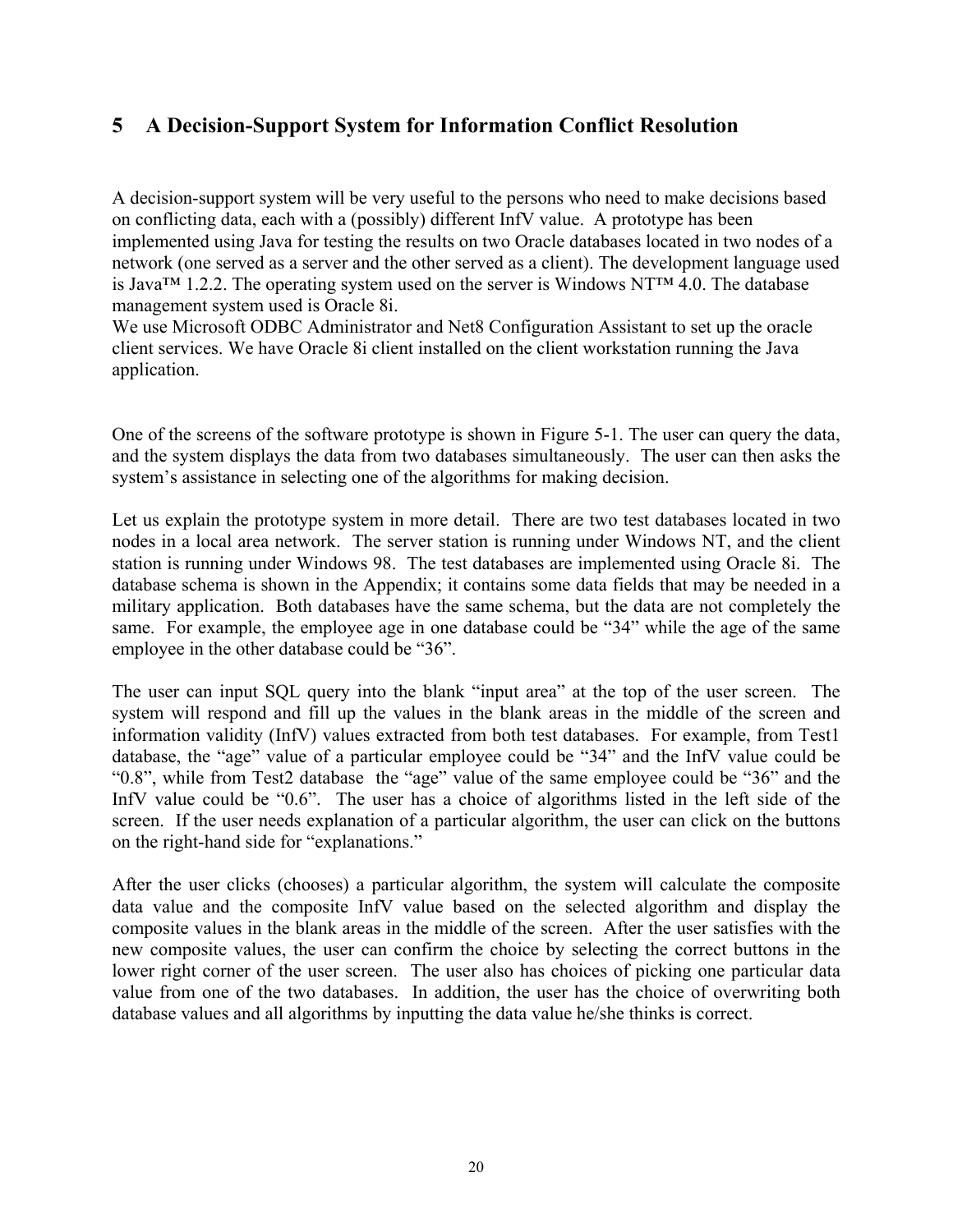| Intergrated DataBase Management Interface                            |                       |                     |                                                |                                      |                            |                                          | $ \Box$ $\times$            |
|----------------------------------------------------------------------|-----------------------|---------------------|------------------------------------------------|--------------------------------------|----------------------------|------------------------------------------|-----------------------------|
| <b>Start</b>                                                         |                       | <b>Enter Query:</b> |                                                |                                      |                            |                                          |                             |
|                                                                      |                       |                     |                                                |                                      |                            |                                          | $\frac{1}{\mathbb{E}}$<br>▼ |
|                                                                      | Clear Query           |                     |                                                |                                      | <b>ExecuteQuarry</b>       |                                          |                             |
| DataBase: Test1<br><b>Table Name:</b><br><b>EMPLOYEE</b><br>Validity | <b>Attribute: AGE</b> |                     | DataBase:<br><b>Table Name:</b>                | Test <sub>2</sub><br><b>EMPLOYEE</b> | Validity                   | <b>Attribute: AGE</b>                    |                             |
| <b>System Suggestion</b><br>Algorithm1 (Maximun value)               | Value                 |                     | Validity                                       |                                      |                            | <b>Explanation</b>                       |                             |
| Algorithm2 (Minimun value)<br>Algorithm3 (Average value)             |                       |                     |                                                |                                      |                            | <b>Explanation</b><br><b>Explanation</b> |                             |
| <b>Other Algorithms</b>                                              | ▼                     |                     |                                                |                                      |                            | <b>Explanation</b>                       |                             |
| <b>Final Choice of Value:</b>                                        |                       |                     | <b>Choose Value from one of the Databases:</b> |                                      | Choose a database          |                                          | ▼                           |
|                                                                      |                       |                     | or one of the Algorithms:                      |                                      | <b>Choose an Algorithm</b> |                                          | ▼                           |
|                                                                      |                       |                     | or Enter My choice:                            |                                      |                            |                                          |                             |
|                                                                      |                       |                     |                                                |                                      |                            | <b>Done</b>                              |                             |

**Figure 5-1. A User Screen of the Information Validity Assessment Decision-support System Prototype** 



**Figure 5-2. A Screen Explaining the qualitative terms (such as high, medium, and low).** 

It is possible to use qualitative terms (such as "high," "medium," and "low,") to express InfV values instead of numeric values. However, in order to calculate the composite value of InfV value of the composite data value, we need to translate the qualitative value into numeric values. In Table 3 of the test databases (see Appendix), we keep track of the numeric equivalent values (actually, the range of values and the likely values) of each qualitative terms. When the user asks for explanation of qualitative terms, the system will display the explanation in a pop-up screen (Figure 5-2) so that the user can get an idea of what the qualitative term means.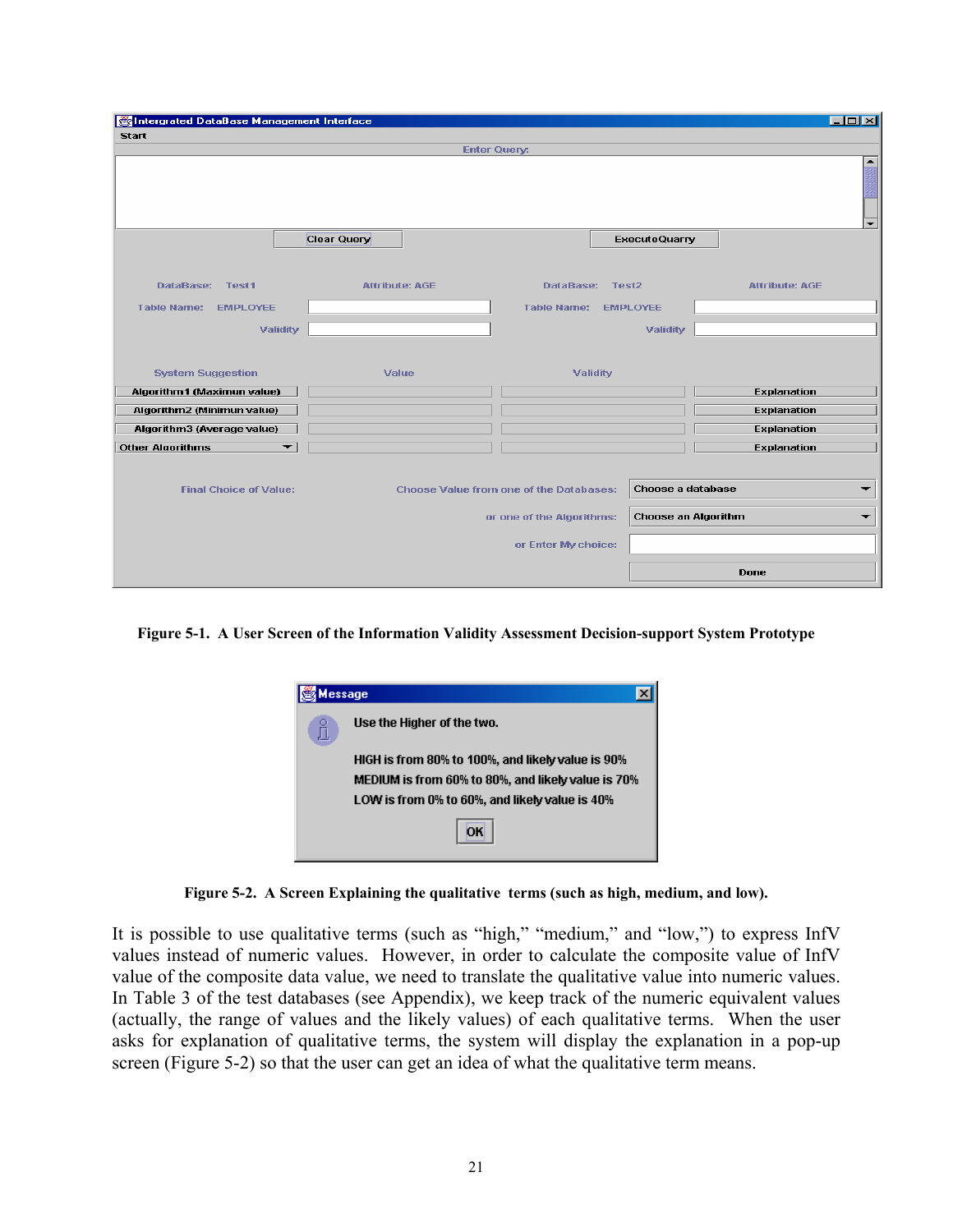# **6 Summary, Future Directions, and Relevance to Critical Infrastructure Protection and Information Assurance**

# **6.1 Summary**

We have outlined some of the important steps in a framework for Information Validity Assessment. We have also described some algorithms for conflict resolution. We have proposed a preliminary framework for information Validity assessment based on meta-data conceptual modeling methodology. We have developed the following concepts and computation formulae:

- Developed a framework and meta-data conceptual modeling methodology based on twolevel ER Modeling technique.
- Developed the derivation of Information Validity Value of data items (using a weighted average type of formulae) based on three factors: (a) reliability of the hardware and software that the database resides, (2) freshness of the data, and (3) believability of the data.
- Developed a set of computational formulae or algorithms for conflict resolution: We have developed the computation formulae for conflict resolution between two data sources or for many data sources (i.e, greater than 2 data sources). We have also developed computation formula for the information validity value of the whole database (or the whole table) from the information validity value of each data item.
- Developed a meta-data model for modeling the relationship between information validity and active database information.

In addition, we have implemented a prototype of a decision support system using Java and Oralce DBMS version 8i for helping people to make decisions under conflicting data situations.

# **6.2 Future Research Directions**

Further research work can be done in the near future. For example, we may consider these extensions: adding a meta-data model, incorporating active modeling, and applying reverse engineering concepts and techniques into the framework. In meta-data modeling and active data modeling, we may consider the use of the Entity-Relationship (ER) model [Chen76] or one of its extensions. In terms of applications of the framework and techniques mentioned in this paper, one of such application is to assist the identification of the culprits during or after the information attacks in cyberspace [Chen97, Chen98a]. A military application is to incorporate the techniques in the architecture, design, and implementation of Joint Battle Space proposed by the Air Force Science Advisory Board [SAB99, Chen00c]. In addition, the software prototype can be extended to accommodate 3 databases or more.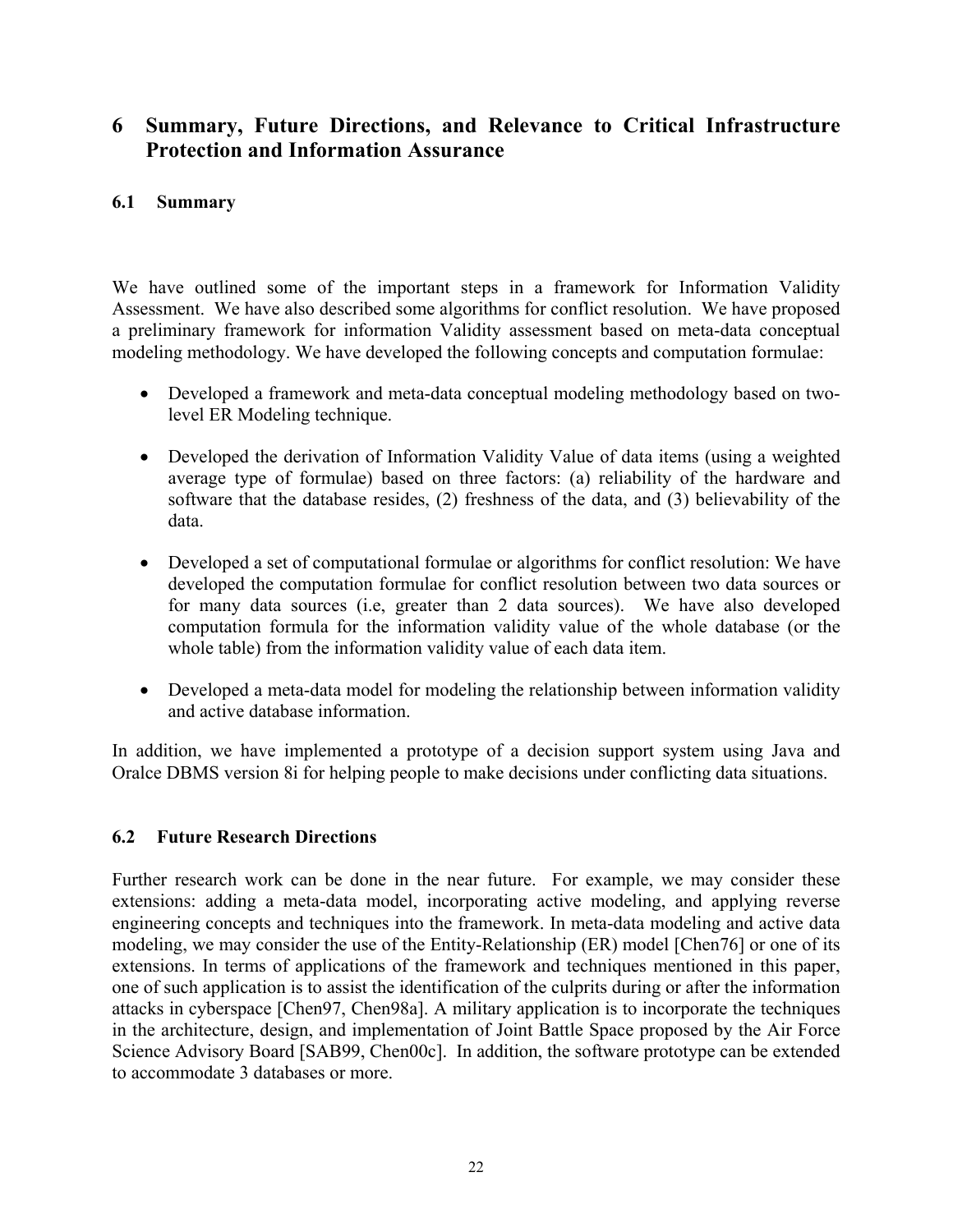**Research Direction #1**: To investigate techniques of how to get the information validity values of each data elements (or columns, tables, databases) in practice and how to do the computation when these values are missing or unavailable. The computational formulae we developed in the previous project rely on the values of information validity that are known and available. How can we get these values in practice? If we cannot get these values from actual data collected on the databases or systems in the past, how can we get the best estimates from the so-called, "experts". If we have more than one expert, which one should we trust more? And how?

Also, is "relying experts" the only proposed approach? The answer is "no." There is a need to investigate how to get the "estimates" if "experts" are not available. Another type of research problems is: do the current algorithms assuming confidence values exist for all data elements? What if there is none or only a few exists? In that case, should we extrapolate the unknown values from the known values or rely on other techniques? Another type of research problems is the granularity of the validity of data. What is the significance of getting the validity of a data element, a column, a row, a table, a database, or a collection of databases? What is the optimal level of granularity?

**Research Direction #2**: To refine the existing meta-data model: We have developed a meta-data model in the previous project. It will be useful to check with some real world data and database systems to see whether the meta-data model is robust or not. There is a need to find out whether any important features (entity types, relationship types, and attributes) are missing in the existing meta-data model. If so, we need to add those features to the metadata model.

**Research Direction #3:** To investigate how to automatically trigger the checking of data consistency and the computation of the best-estimated data values. We plan to study how to link the meta-data databases with production databases and information validity assessment computation formulae so that the data consistency checking can be triggered automatically or at least semi-automatically. It will be useful to study how the computation formulae can be activated and fed with the accurate meta-data needed in the computation.

**Research Direction #4**: To investigate whether XML-based techniques will be directly relevant to our approach: We plan to study whether several XML-based techniques (such as XPointers, XLinks, RDF, and DAML) will be useful and directly relevant to our approach. We will focus on whether we can incorporate one or more of these techniques "immediately" to be useful to our project. We are interested in something that can be implemented and demonstrated within the project performance period and not interested in the benefits that needs extensive research and developed efforts.

**Research Direction #5**: To investigate how to characterize data pedigree and relate it to information validity assessment: Data pedigree is an important source of meta-data. We plan to investigate how to characterize this kind of meta-data and what is the best way to input and to store this kind of meta-data with respect to our approach. There are some COTS software available for input and display data pedigree charts, primarily for genetic data (for example, the PROGENY4 software package offered by Progeny Software LLC). It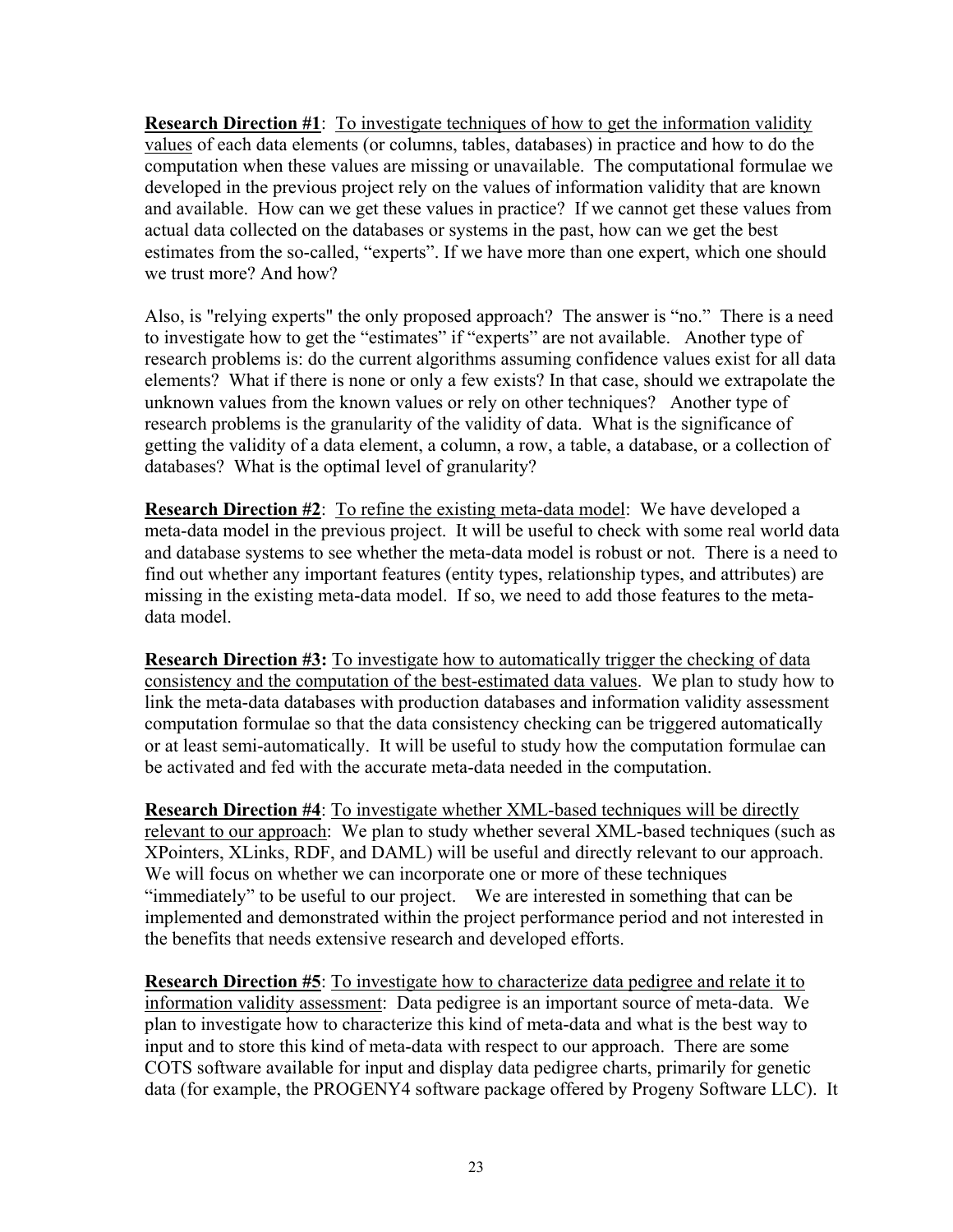will be useful to study these COTS software and to see whether we can adopt them into our approach.

**Research Direction #6**: To refine the reverse engineering methodology and tools to build the conceptual model from existing database schemas: Many existing databases were developed without a conceptual data model. It will be very useful to derive the conceptual data models by reverse engineering the existing relational database schemas. In the previous project, we have performed a preliminary investigation on the possible use of these reverseengineering COTS tools (PowerDesigner by Sybase and ERWIN by Computer Associates). It will be interesting to study the imported and exported data formats of these tools to see how they can be integrated into our software prototype.

**Research Direction #7**: To implement a meta-data database and to refine the software prototype of the decision support system: We have developed a simple user interface as a way to demonstrate how a decision system might help operational personnel and decision makers in resolving conflicting data from different data sources. It will be useful to implement a better user-friendly interface with additional features to demonstrate the feasibility and utility of the project. In addition, it may be desirable to implement a metadata database using Sybase or Oracle and to populate the database with hypothetical/sensitized meta-data for demonstration purposes.

**Research Direction #8**: Are the credibility assessment and conflict resolution techniques different from the file environment to the relational database environment, and from numeric to non-numeric data? In other words, the framework should consider heterogeneous data environment, not just different types of DBMS's but also different types of data.

# **6.3 Relevance to Critical Information Protection and Information Assurance (CIPIA)**

This research is very relevant to Critical Information Protection and Information Assurance (CIPIA) in the following ways:

- A lot of intelligence information comes from sources with various degrees of credibility level. How to assess and keep track of the credibility of this information is a crucial problem.
- It is common that the intelligence data for the same event/item may be conflicting with each other. How to assess the "real value" (or the best estimate" under the circumstances and available information) is another critical problem the operational personnel and the analysts are facing everyday.
- One of the most critical problems the U.S. is facing today is not enough information but rather how to integrate the information available and how to make intelligent use of the information.

Our current research and future research along the similar directions will be useful to solve these CIPIA problems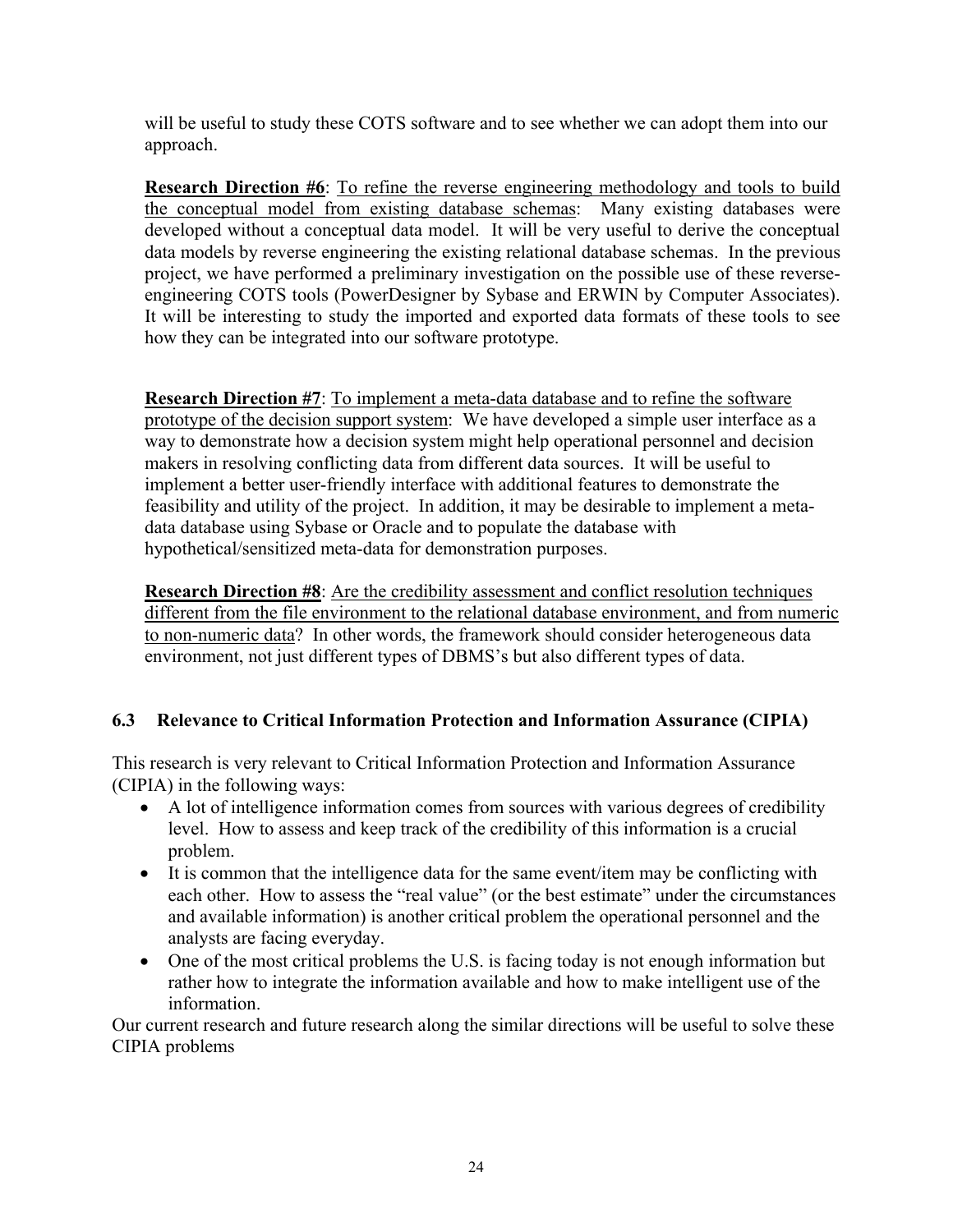# **References**

[ArFr99] Artale, A. and E. Franconi, "Reasoning with Enhanced Temporal Entity-Relationship Models," Proc. of the International Workshop on Spatio-Temporal Data Models and Languages, Florence, Italy, IEEE Computer Society Press, 1999..

[CDLN99] Calvanese, D., G. De Giacomo, M. Lenzerini, D. Nardi, and R. Rosati , "A Principled Approach to Data Integration and Reconciliation in Data Warehousing," Proc. of the International Workshop on Design and Management of Data Warehousing (DMDW'99), Heidelberg, Germany, 1999..

 [Chak95] Chakravarthy S., Z. Tamizuddin and J. Zhou , "AVisualization and Explanation Tool for Debugging ECA Rules in Active Database," Proc. of the 2nd International Workshop on Rules in Database Systems (RIDS 95), Athens, Greece, October 1995. Springer-Verlag, 1995, pp. 221-233.

[Chen76] Chen, P. P. "Entity-Relationship Model: Toward a Unified View of Data," ACM Transactions on Database Systems, Vol. 1, No. 1 (March 1976).

[Chen 96] Chen, P. P., "Efficient Data Retrieval and Manipulation using Boolean Entity Lattice," (with A. Yang), Data & Knowledge Engineering, Vol. 20, 1996, pp.211-226.

[Chen97] Chen, P. P., *Reconstructing the Information Warfare Attack Scenario: Guessing What Actually Had Happened Based on Available Evidence*, Research Report, Air Force Research Laboratory, Information Directorate, Rome, NY, September 1997.

[Chen98a] Chen, P. P., *Reconstructing the Information Warfare Attack Scenario*, Proceedings of Infowar Symposium, Washington, D.C., May 1998 (slides only).

[Chen98b] Chen, P.P., Akoka, J., Kangassolo, H., and Thalheim, B. (eds.), Conceptual Modeling: Current Issues and Future Directions, Springer-Verlag, Berlin, Lecturing Notes in Computer Sciences, No. 1565, 1998.

[Chen98c] Chen, P.P. Thalheim, B., and Wong, L. "Future Directions of Conceptual Modeling," in: Chen, P.P., Akoka, J. , Kangassolo, H., and Thalheim, B. (eds.), Conceptual Modeling: Current Issues and Future Directions, Springer-Verlag, Berlin, Lecturing Notes in Computer Sciences, No. 1565, 1998.

[Chen99] Chen, P. P., Embley, D.W., Kouloumdjian, J., Liddle, S.W., Roddick, J.F. (eds.), Advances in Conceptual Modeling, Springer-Verlag, Berlin, Lecturing Notes in Computer Sciences, No. 1727, 1999.

[Chen00a] Chen, P. P., "The Importance & Major Research Issues In Intelligent Knowledge Based Cyber Forensics For JBI," Research Report, Air Force Research Laboratories, Information Directorate, Rome, NY, September 2000.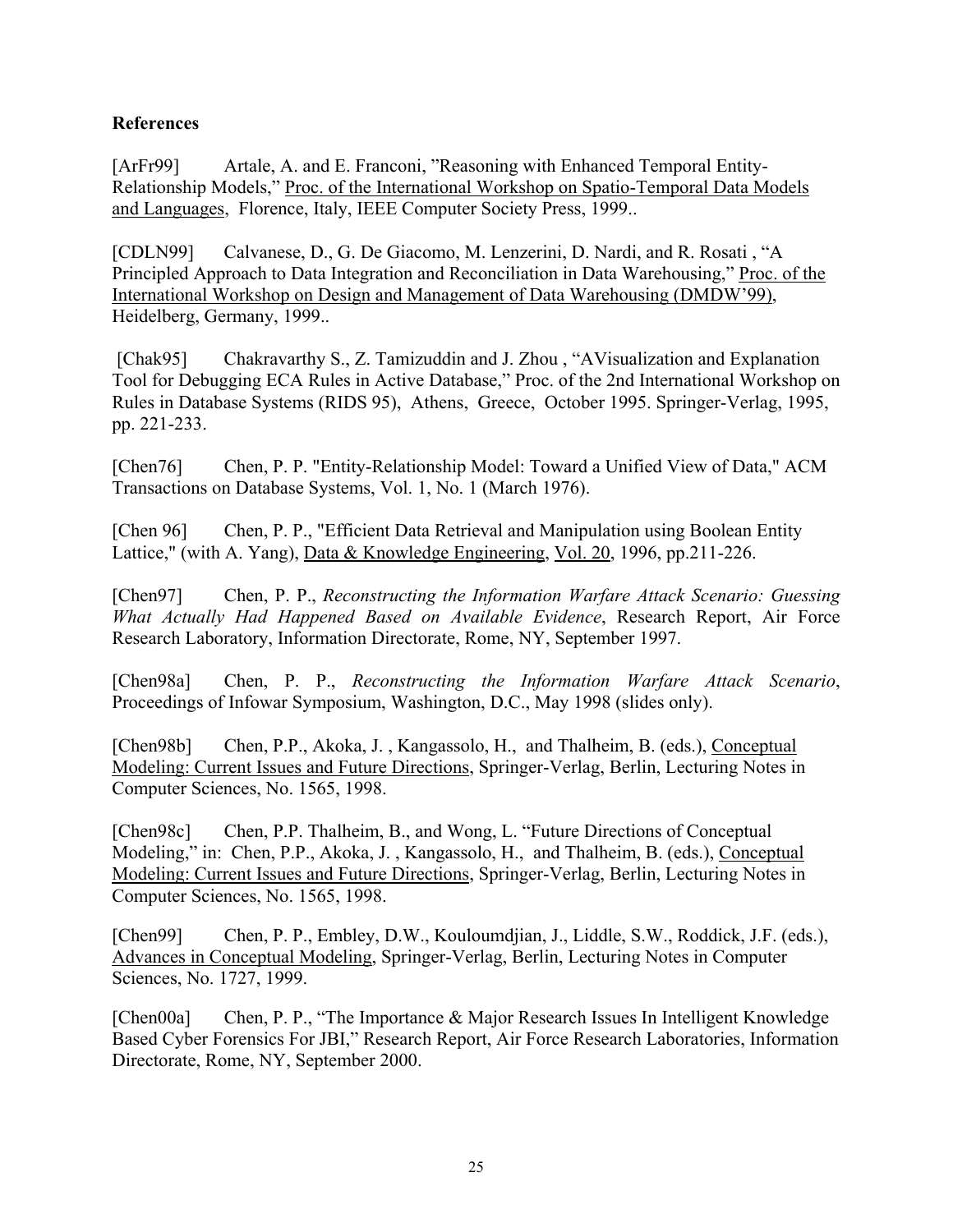[Chen00b] Chen, P. P., "A Survey of Forensics Programs in U.S. Colleges," A report submitted to Air Force Research Laboratories, Information Directorate, Rome, NY, September 2000.

[Chen00c] Chen, P. P., *Application of Information Validity Assessment Techniques in JBI,*" Joint Battle Space (JBI) Invited Workshop organized by AFRL, Minnowbrook Conference Center, NY. October 2000, (presentation only).

[Chen01a] Chen, P.P., Project Status Report, Submitted to SPAWAR SYSCEN, February 2001.

[Chen01b] Chen, P.P., "Information Validity Assessment in Integrating Heterogeneous Data Sources," Proc. of 4<sup>th</sup> International Conference on Information Fusion, Montreal, Canada, August 7-10, 2001.

[Chen02] "Entity-Relationship Modeling: Historical Events, Future Trends, and Lessons Learned," in: Software Pioneers: Contributions to Software Engineering, Broy, M., and Denert, E. (eds.), Springer-Verlag, 2002.

[Demp76] Dempster, A., "Upper and lower probabilities induced by a multivalued mapping," *Annals of Mathematical Statistics 38*: 325-339, (1976).

[Hsu ] Hsu, C., et. al., "The Metadatabase Approach to Integrating and Managing Manufacturing Information," Journal of Intelligent Manufacturing, forthcoming.

[IEEE99] Proceedings of Third IEEE Workshop on Meta-Data, Bethesda, MD, April 6-9, 1999, IEEE Computer Society.

[JaVa97] Jarke, M. and Y. Vassiliou, "Data Warehouse Quality Design: A Review of the DWQ Project," *Proc. 2nd Conference on Information Quality*. Massachusetts Institute of Technology, Cambridge, 1997.

[JeQJ98] Jeusfeld, M.A., Quix, C., and M. Jarke, "Design and Analysis of Quality Information for Data Warehouses," *Proc. 17th International Conference on Conceptual Modeling (ER'98)*, Singapore, Nov 16-19, 1998.

[SAB99] Scientific Advisory Board, US Air Force, *Report on Building the Joint Battlespace Infosphere, Vol. 1: Summary*, SAB-TR-99-02, December 17, 1999.

[Shaf76] Shafer, G. *A Mathematical Theory of Evidence,* Princeton University Press, Princeton, New Jersey, 1976.

[StJa96] Staudt, M. and M. Jarke, "Incremental Maintenance of External Materialized Views," Proceedings of 22nd VLDB Conference, Mumbai, India, 1996.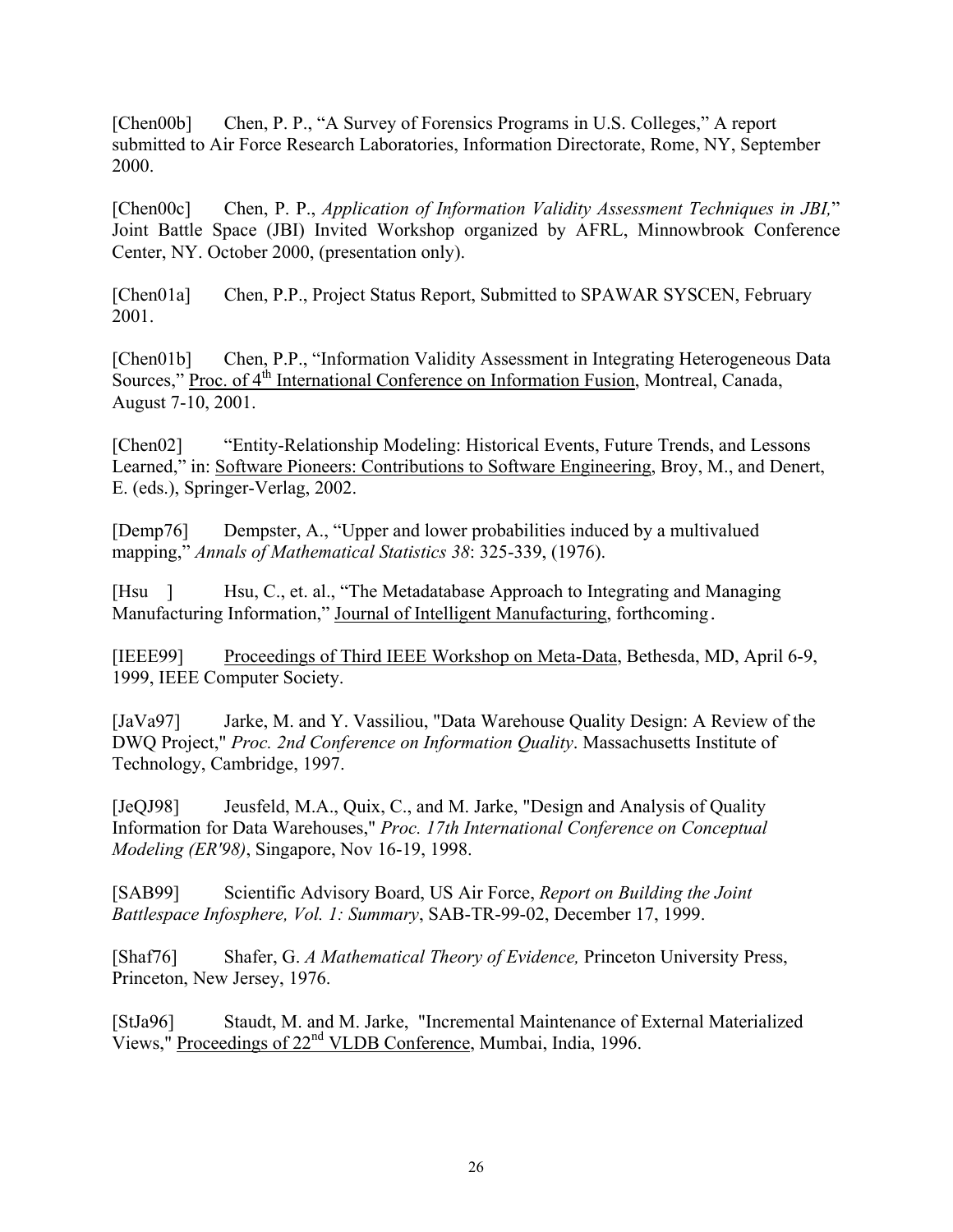[StWa98] Storey, V. and R. Wang, "Modeling Quality Requirements in Conceptual Data Base Design," Proceedings of 1998 Conference on Information Quality, pp. 64-87.

#### **APPENDIX A Testing Database**

The testing databases have several tables. One of them (Table 1) looks like the following:

EVENT TYPE NUMBER(3), TIME DATE, TRACK\_NUMBER NUMBER(10) NOT NULL, PLATFORM NUMBER(3), COURSE NUMBER(5), SPEED NUMBER(5), ALT DEPTH NUMBER(15), RANGE NUMBER(10), BEARING NUMBER(10), CALL NUMBER(10), SIGN NUMBER(10), MODE 1 NUMBER(10), MODE 2 NUMBER(10), MODE 3 NUMBER(10), MISSION NUMBER(10), NATIONALITY CHAR(20), SOURCE NUMBER(10), ID\_SOURCE NUMBER(10), TRACK TYPE NUMBER(10), ID NUMBER(10) NOT NULL, CATEGORY NUMBER(10), SYMBOLOGY NUMBER(10), LAT N S CHAR(2), LAT\_DEGREE NUMBER(2), LAT MINUTE NUMBER(2), LAT SECOND NUMBER(10), LON E W CHAR(2), LON DEGREE NUMBER(2), LON\_MINUTENUMBER(2), LON SECOND NUMBER(10)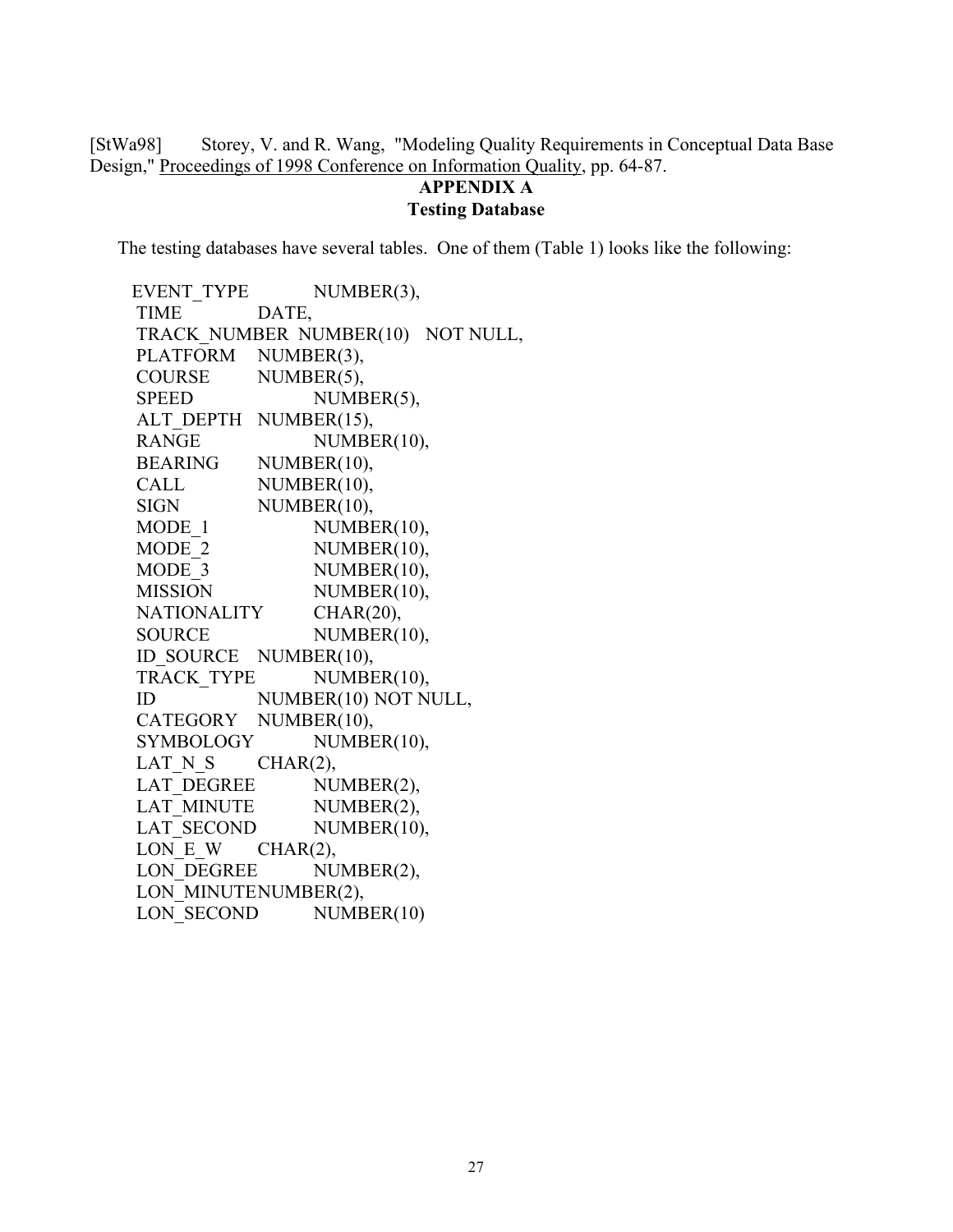The 2<sup>nd</sup> table contains the meta data. This table describes the InfV values of each column of a particular table (for example, Table 1):

TBL\_NAME VARCHAR2(30), COL\_NAME VARCHAR2(30), VALIDITY VARCHAR2(20), PRIMARY KEY (TBL\_NAME, COL\_NAME)

The third table (Table #3) contains the interpretation of some qualitative terms such as "high," "medium," and "low". The schema of Table is shown below:

 QUALITATIVE-TERM VARCHAR2(10), PERCENT LOW NUMBER(4), PERCENT HIGH NUMBER(4), PERCENT\_ESTIMATION NUMBER(4), PRIMARY KEY (QUALITATIVE-TERM)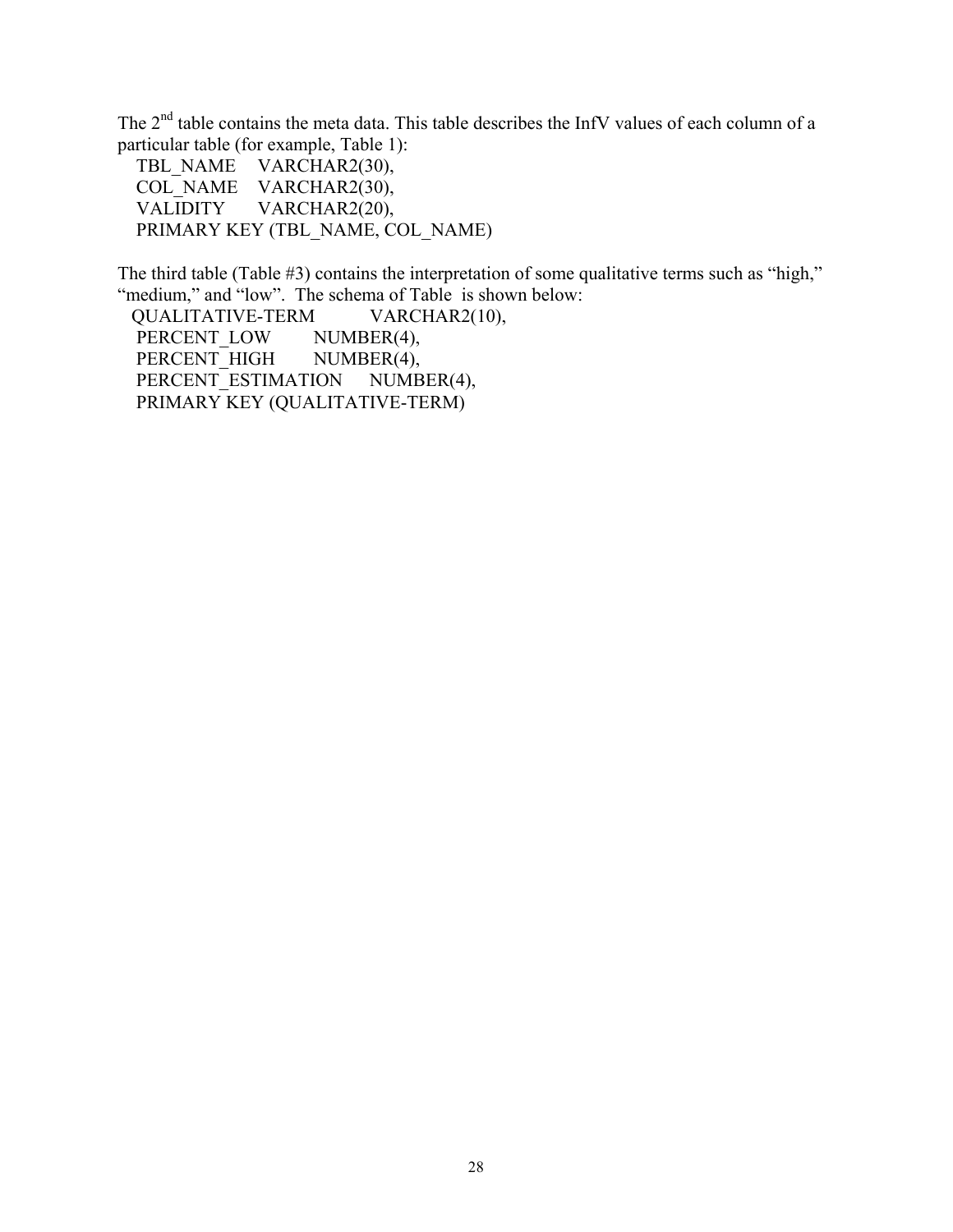# **Appendix B Evaluation of Two Commercial Reverse-Engineering Tools**

We have studied the information provided by the vendors of two popular commercially available reverse-engineering tools: PowerDesigner and ERWIN. The functionality of these two tools are summarized in the following few pages.

Based on the requirements of our project, we think PowerDesigner will fit our needs better than ERWIN.

# **Reverse Engineering feature of the PowerDesigner 7.5**

Reverse engineering a database schema (PDM stands for Physical Data Model) Reverse engineering is the process of generating a PDM, or specific PDM objects, from an existing database schema.

# **1. There are two ways to generate a PDM from a database schema:**

Generate PDM using

1. Script file

You reverse engineer an SQL script which contains creation statements. This is normally the script used to generate the database

# 2. ODBC data source

You reverse engineer the schema for an existing database, specifying an ODBC data source, and connection information

# Generating a PDM from a database

When you reverse engineer a database schema using an ODBC data source, you can choose to generate a PDM for all objects, or selected objects, in the database.

The object types that you can reverse engineer are DBMS-dependant. Unavailable object types do not appear for selection.

# **2. Object types for reverse engineering**

Using an ODBC data source, you can select the following object types for reverse engineering:

Tables Views System tables Synonyms **Users** Domains Triggers Procedures Tablespaces and storages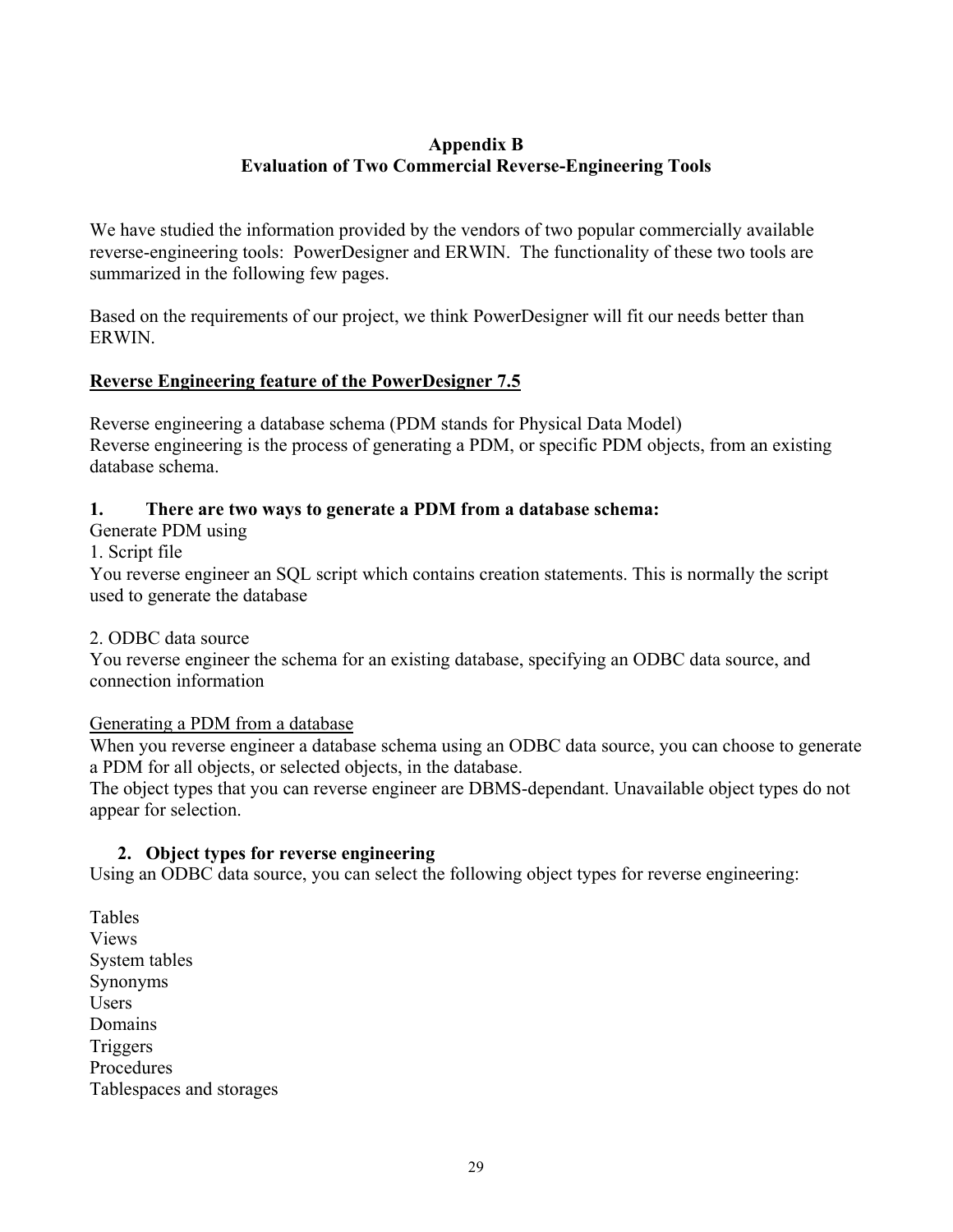### *Reverse engineering users*

 *Only users that have creation rights are reversed engineered.* 

### **3. User-defined and abstract data types**

You can reverse engineer user defined and abstract data types. In the generated PDM, the names of these data types appear in the List of Abstract Data Types.

### **4. Reverse engineering choices**

You can reverse engineer either into a new or into an existing PDM. Reverse engineering into an existing PDM involves a merging of both sources into an updated PDM.

## **5. Filters and options for reverse engineering**

You can use filters to restrict the number of objects to reverse engineer. Certain object types have attributes, or options, that you can select to be included in the generated PDM.

#### **a. Filters**

You can restrict database objects to reverse engineer by selecting an owner or a database qualifier. The following filters are available:

### 1. Qualifier

A qualifier is a database or partition in a database that contains one or more tables. When a qualifier is selected as a filter, it restricts the objects available for reverse engineering to the objects contained within the selected qualifier.

For example, the DB2 DBMS authorizes the use of the qualifier field to select which databases are to be reverse engineered from a list.

### 2. Owner

Normally the creator of a database object is its owner. When Owner is selected as a filter; it restricts the objects available for reverse engineering to the objects owned by the selected owner.

### *Note: Selecting objects from multiple owners*

*To reverse engineer objects from multiple owners, you can select All as a filter from the Owner dropdown listbox. All the objects belonging to all owners appear in the list, and you can select the objects for reverse engineering regardless of their owner.* 

### **b. Reverse options**

Reverse engineering options are dependant on object type, and the selected DBMS. To display, or modify, the reverse engineering options for an object type, you click the appropriate page tab in the ODBC Reverse engineering dialog box. Unavailable options appear grayed. You can select reverse engineering options for the following object types: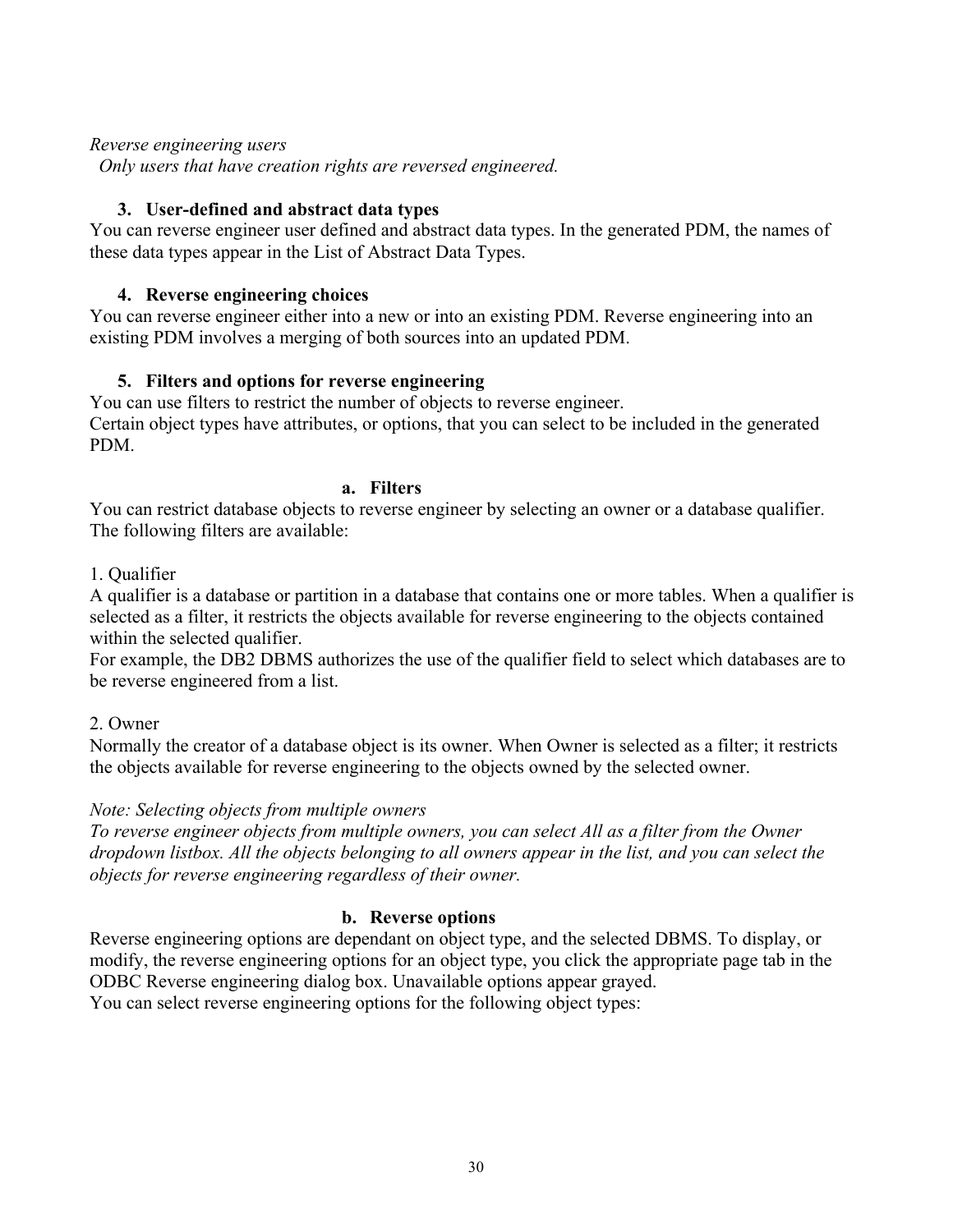| Object type | Option type      |
|-------------|------------------|
| 1. Table    | Indexes          |
|             | Checks           |
|             | Physical options |
|             | Primary keys     |
|             | Foreign keys     |
|             | Alternate keys   |
| 2. View     | Reverse as table |

## **2. Reverse engineering into a new PDM**

You can reverse engineer an existing database into a new PDM. The data source can be either from a script file or an ODBC data source.

## **a. Reverse engineering from a script file**

- **b. Reverse engineering from an ODBC data source**
- **c. Reverse engineering into an existing PDM**

You can also reverse engineer into an existing PDM.

### **ii. Merging two PDM**

When you reverse engineer into an existing PDM, a model merge window appears after the reverse engineering process is complete. You can then use the model merge function to integrate the reversed objects into a current model.

### **iii. Automatic archiving**

When you merge database objects that have been reverse engineered into a current PDM, you can choose to archive the newly generated PDM, by selecting the Automatic Archive checkbox from the model merge window.

 For more information on comparing and merging two models, see the chapter Comparing and Merging Models in the PowerDesigner General Features Guide.

### **a. Reverse engineering a Microsoft Access 97 database**

PowerDesigner and MS Access 97 use .DAT files to exchange information. These files are reversed into the PDM. The access.mdb database uses or creates .DAT files to reverse Access databases. You can define the database reverse parameters from the access.mdb database window.

### **b. Generating a PDM from a database creation script**

You can generate a PDM, or add PDM objects directly from a database creation script.